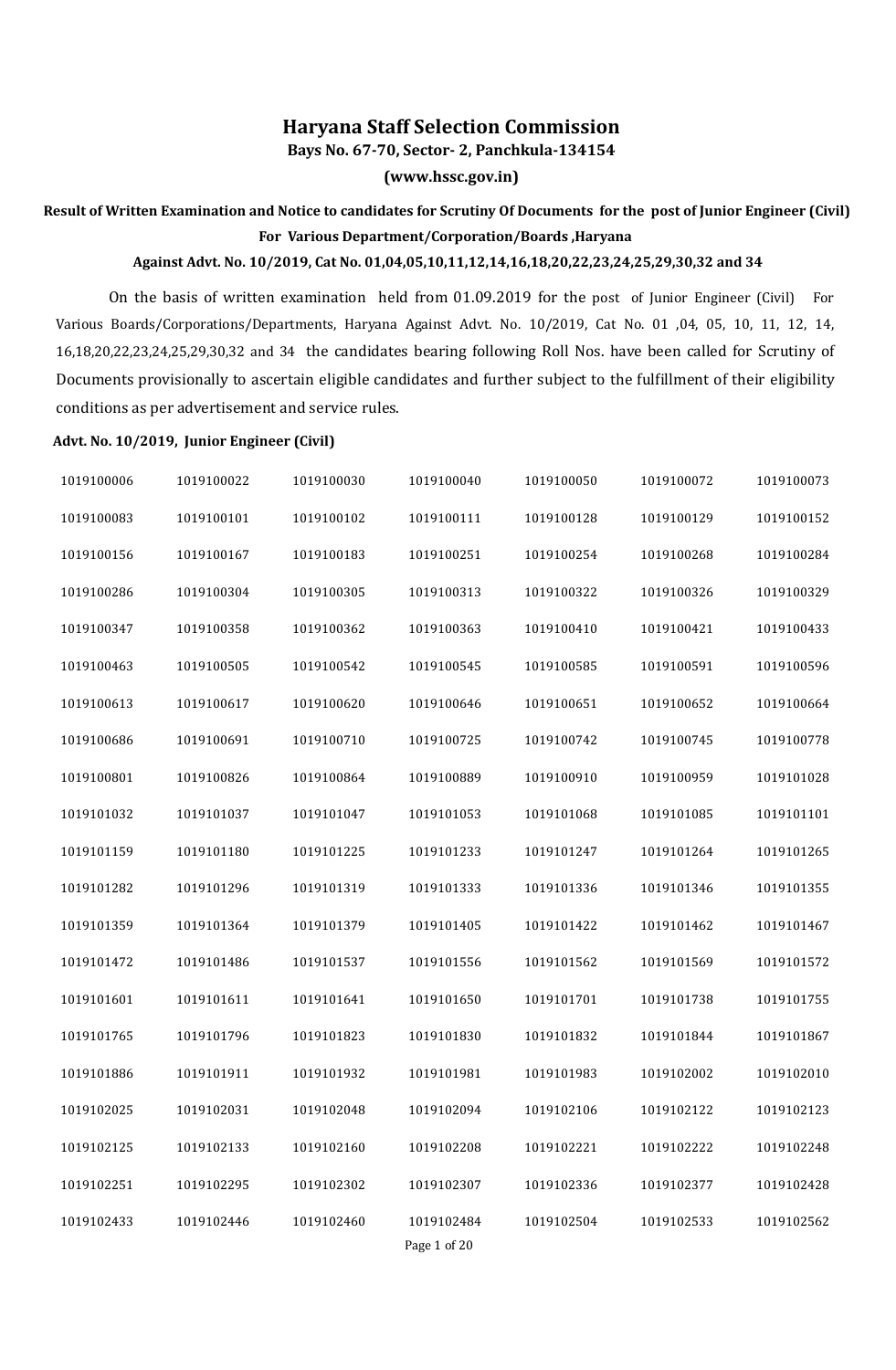| 1019102572 | 1019102573 | 1019102579 | 1019102594 | 1019102595 | 1019102615 | 1019102629 |
|------------|------------|------------|------------|------------|------------|------------|
| 1019102632 | 1019102640 | 1019102677 | 1019102682 | 1019102699 | 1019102700 | 1019102724 |
| 1019102725 | 1019102732 | 1019102741 | 1019102753 | 1019102755 | 1019102764 | 1019102778 |
| 1019102779 | 1019102805 | 1019102815 | 1019102821 | 1019102838 | 1019102850 | 1019102852 |
| 1019102863 | 1019102871 | 1019102873 | 1019102905 | 1019102920 | 1019102925 | 1019102927 |
| 1019102936 | 1019102947 | 1019102959 | 1019102984 | 1019102989 | 1019103031 | 1019103050 |
| 1019103054 | 1019103117 | 1019103122 | 1019103145 | 1019103149 | 1019103178 | 1019103183 |
| 1019103211 | 1019103241 | 1019103242 | 1019103272 | 1019103289 | 1019103294 | 1019103309 |
| 1019103316 | 1019103326 | 1019103334 | 1019103353 | 1019103374 | 1019103381 | 1019103393 |
| 1019103397 | 1019103398 | 1019103420 | 1019103436 | 1019103472 | 1019103475 | 1019103513 |
| 1019103532 | 1019103540 | 1019103542 | 1019103577 | 1019103580 | 1019103587 | 1019103614 |
| 1019103625 | 1019103631 | 1019103632 | 1019103662 | 1019103682 | 1019103701 | 1019103702 |
| 1019103712 | 1019103726 | 1019103745 | 1019103765 | 1019103791 | 1019103797 | 1019103799 |
| 1019103857 | 1019103863 | 1019103868 | 1019103890 | 1019103903 | 1019103914 | 1019103930 |
| 1019103948 | 1019103956 | 1019103977 | 1019103984 | 1019104033 | 1019104049 | 1019104057 |
| 1019104066 | 1019104077 | 1019104103 | 1019104111 | 1019104133 | 1019104143 | 1019104156 |
| 1019104168 | 1019104170 | 1019104175 | 1019104193 | 1019104225 | 1019104227 | 1019104230 |
| 1019104238 | 1019104259 | 1019104266 | 1019104268 | 1019104270 | 1019104278 | 1019104294 |
| 1019104299 | 1019104336 | 1019104341 | 1019104374 | 1019104391 | 1019104393 | 1019104394 |
| 1019104402 | 1019104406 | 1019104407 | 1019104426 | 1019104436 | 1019104445 | 1019104460 |
| 1019104475 | 1019104479 | 1019104498 | 1019104528 | 1019104594 | 1019104618 | 1019104623 |
| 1019104641 | 1019104663 | 1019104669 | 1019104680 | 1019104684 | 1019104694 | 1019104709 |
| 1019104715 | 1019104718 | 1019104757 | 1019104786 | 1019104801 | 1019104809 | 1019104816 |
| 1019104842 | 1019104848 | 1019104861 | 1019104877 | 1019104879 | 1019104908 | 1019104913 |
| 1019104928 | 1019104931 | 1019104933 | 1019104938 | 1019104946 | 1019104958 | 1019104959 |
| 1019104968 | 1019104992 | 1019105005 | 1019105015 | 1019105022 | 1019105085 | 1019105091 |
| 1019105133 | 1019105138 | 1019105147 | 1019105150 | 1019105154 | 1019105174 | 1019105193 |
| 1019105203 | 1019105228 | 1019105281 | 1019105303 | 1019105366 | 1019105380 | 1019105390 |
| 1019105403 | 1019105430 | 1019105452 | 1019105467 | 1019105523 | 1019105532 | 1019105575 |
| 1019105584 | 1019105591 | 1019105597 | 1019105610 | 1019105612 | 1019105618 | 1019105621 |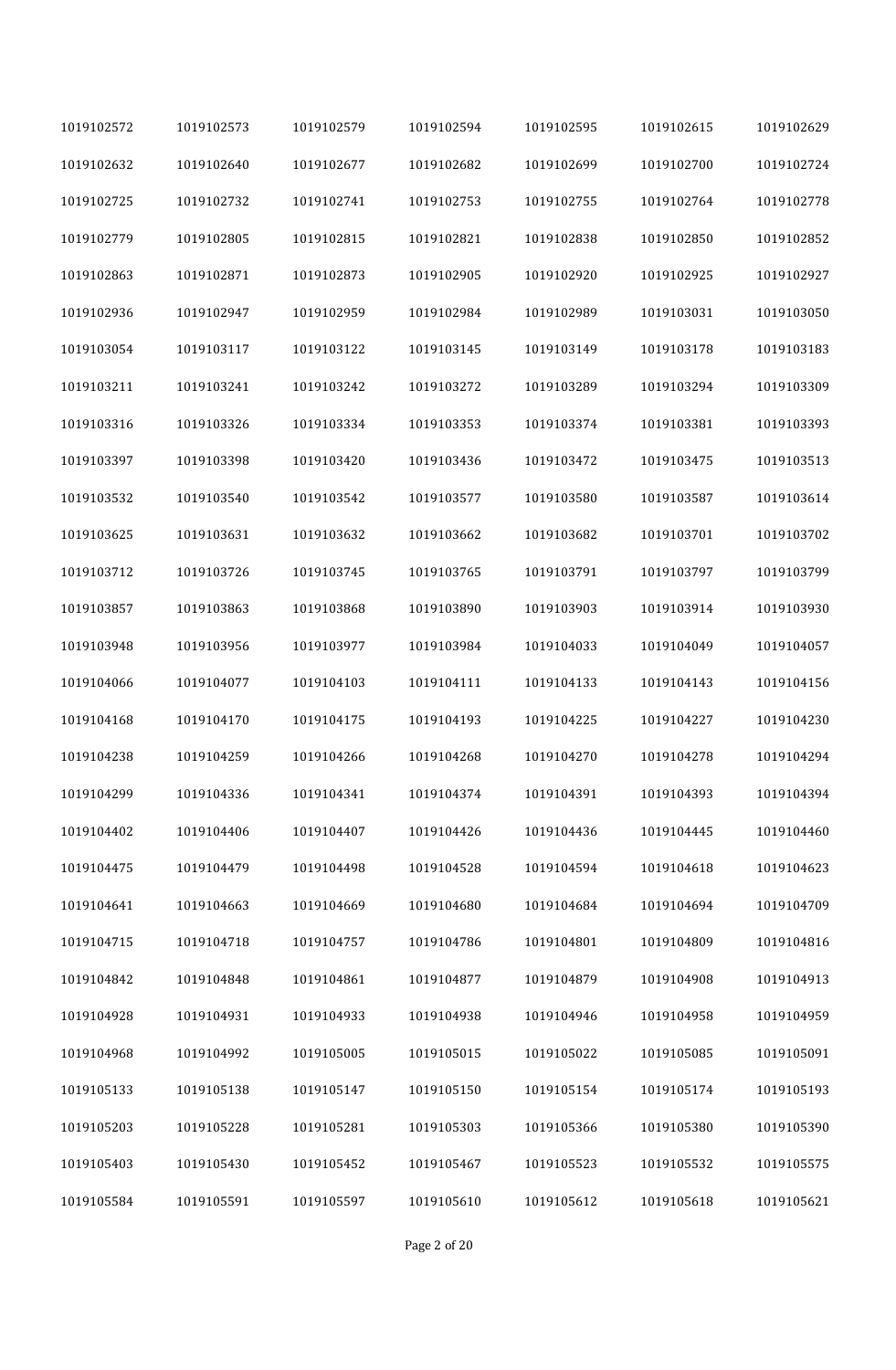| 1019105630 | 1019105657 | 1019105696 | 1019105719 | 1019105727 | 1019105734 | 1019105764 |
|------------|------------|------------|------------|------------|------------|------------|
| 1019105780 | 1019105786 | 1019105796 | 1019105799 | 1019105802 | 1019105819 | 1019105871 |
| 1019105881 | 1019105926 | 1019105939 | 1019105988 | 1019106002 | 1019106014 | 1019106026 |
| 1019106038 | 1019106047 | 1019106087 | 1019106115 | 1019106121 | 1019106134 | 1019106137 |
| 1019106157 | 1019106172 | 1019106174 | 1019106180 | 1019106209 | 1019106225 | 1019106237 |
| 1019106287 | 1019106289 | 1019106312 | 1019106314 | 1019106359 | 1019106363 | 1019106365 |
| 1019106407 | 1019106426 | 1019106474 | 1019106480 | 1019106495 | 1019106506 | 1019106522 |
| 1019106527 | 1019106565 | 1019106569 | 1019106570 | 1019106574 | 1019106582 | 1019106585 |
| 1019106605 | 1019106606 | 1019106611 | 1019106645 | 1019106670 | 1019106691 | 1019106697 |
| 1019106707 | 1019106714 | 1019106763 | 1019106810 | 1019106841 | 1019106851 | 1019106874 |
| 1019106889 | 1019106891 | 1019106895 | 1019106907 | 1019106920 | 1019106929 | 1019106940 |
| 1019106949 | 1019106950 | 1019106959 | 1019106971 | 1019106973 | 1019106998 | 1019107000 |
| 1019107016 | 1019107023 | 1019107056 | 1019107057 | 1019107067 | 1019107070 | 1019107072 |
| 1019107080 | 1019107097 | 1019107106 | 1019107110 | 1019107117 | 1019107131 | 1019107149 |
| 1019107164 | 1019107167 | 1019107217 | 1019107231 | 1019107243 | 1019107249 | 1019107253 |
| 1019107256 | 1019107262 | 1019107263 | 1019107299 | 1019107346 | 1019107347 | 1019107376 |
| 1019107377 | 1019107390 | 1019107409 | 1019107432 | 1019107464 | 1019107467 | 1019107478 |
| 1019107479 | 1019107533 | 1019107535 | 1019107548 | 1019107549 | 1019107605 | 1019107611 |
| 1019107612 | 1019107640 | 1019107669 | 1019107676 | 1019107703 | 1019107712 | 1019107717 |
| 1019107742 | 1019107755 | 1019107759 | 1019107777 | 1019107786 | 1019107878 | 1019107889 |
| 1019107894 | 1019107945 | 1019107951 | 1019107978 | 1019107983 | 1019107992 | 1019108008 |
| 1019108032 | 1019108061 | 1019108070 | 1019108092 | 1019108095 | 1019108100 | 1019108115 |
| 1019108147 | 1019108148 | 1019108185 | 1019108222 | 1019108254 | 1019108285 | 1019108294 |
| 1019108295 | 1019108299 | 1019108328 | 1019108355 | 1019108374 | 1019108405 | 1019108411 |
| 1019108416 | 1019108447 | 1019108451 | 1019108468 | 1019108497 | 1019108513 | 1019108537 |
| 1019108542 | 1019108550 | 1019108552 | 1019108600 | 1019108606 | 1019108613 | 1019108622 |
| 1019108628 | 1019108635 | 1019108644 | 1019108660 | 1019108674 | 1019108684 | 1019108693 |
| 1019108698 | 1019108788 | 1019108926 | 1019108956 | 1019108957 | 1019108959 | 1019108962 |
| 1019108974 | 1019108989 | 1019108992 | 1019109005 | 1019109015 | 1019109030 | 1019109061 |
| 1019109069 | 1019109083 | 1019109105 | 1019109121 | 1019109135 | 1019109144 | 1019109147 |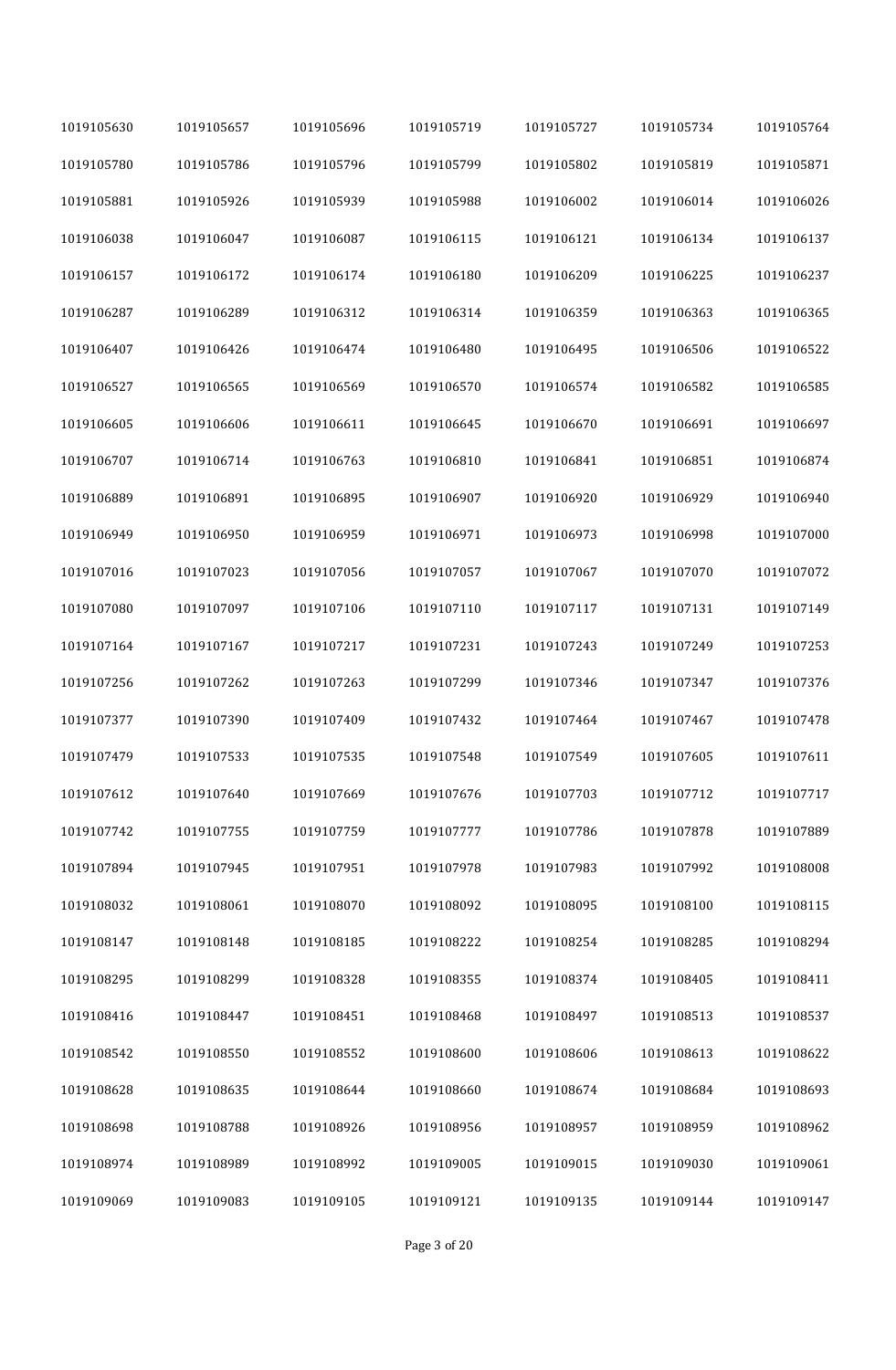| 1019109155 | 1019109172 | 1019109189 | 1019109198 | 1019109203 | 1019109236 | 1019109240 |
|------------|------------|------------|------------|------------|------------|------------|
| 1019109248 | 1019109252 | 1019109286 | 1019109294 | 1019109342 | 1019109349 | 1019109377 |
| 1019109381 | 1019109396 | 1019109415 | 1019109470 | 1019109495 | 1019109519 | 1019109529 |
| 1019109546 | 1019109568 | 1019109613 | 1019109628 | 1019109645 | 1019109652 | 1019109667 |
| 1019109668 | 1019109694 | 1019109696 | 1019109731 | 1019109743 | 1019109752 | 1019109763 |
| 1019109773 | 1019109775 | 1019109776 | 1019109795 | 1019109823 | 1019109833 | 1019109860 |
| 1019109861 | 1019109865 | 1019109866 | 1019109883 | 1019109886 | 1019109905 | 1019109938 |
| 1019109962 | 1019109981 | 1019109982 | 1019109989 | 1019110055 | 1019110066 | 1019110124 |
| 1019110190 | 1019110247 | 1019110268 | 1019110278 | 1019110281 | 1019110285 | 1019110357 |
| 1019110373 | 1019110401 | 1019110403 | 1019110443 | 1019110451 | 1019110496 | 1019110506 |
| 1019110521 | 1019110556 | 1019110578 | 1019110579 | 1019110603 | 1019110628 | 1019110643 |
| 1019110648 | 1019110676 | 1019110694 | 1019110697 | 1019110712 | 1019110713 | 1019110721 |
| 1019110746 | 1019110767 | 1019110777 | 1019110786 | 1019110789 | 1019110800 | 1019110806 |
| 1019110816 | 1019110821 | 1019110831 | 1019110852 | 1019110857 | 1019110858 | 1019110867 |
| 1019110877 | 1019110886 | 1019110896 | 1019110898 | 1019110902 | 1019110940 | 1019110964 |
| 1019111007 | 1019111024 | 1019111026 | 1019111028 | 1019111065 | 1019111067 | 1019111068 |
| 1019111087 | 1019111095 | 1019111122 | 1019111128 | 1019111168 | 1019111212 | 1019111245 |
| 1019111279 | 1019111314 | 1019111360 | 1019111382 | 1019111428 | 1019111439 | 1019111482 |
| 1019111495 | 1019111539 | 1019111592 | 1019111610 | 1019111625 | 1019111636 | 1019111641 |
| 1019111655 | 1019111675 | 1019111685 | 1019111708 | 1019111738 | 1019111750 | 1019111759 |
| 1019111764 | 1019111767 | 1019111787 | 1019111798 | 1019111808 | 1019111810 | 1019111813 |
| 1019111821 | 1019111824 | 1019111826 | 1019111830 | 1019111834 | 1019111835 | 1019111852 |
| 1019111879 | 1019111887 | 1019111897 | 1019111926 | 1019111945 | 1019111977 | 1019111998 |
| 1019112022 | 1019112070 | 1019112113 | 1019112116 | 1019112168 | 1019112178 | 1019112204 |
| 1019112216 | 1019112256 | 1019112277 | 1019112278 | 1019112279 | 1019112288 | 1019112291 |
| 1019112292 | 1019112310 | 1019112314 | 1019112324 | 1019112336 | 1019112341 | 1019112368 |
| 1019112383 | 1019112401 | 1019112421 | 1019112428 | 1019112453 | 1019112465 | 1019112473 |
| 1019112480 | 1019112491 | 1019112508 | 1019112523 | 1019112528 | 1019112550 | 1019112575 |
| 1019112586 | 1019112587 | 1019112588 | 1019112591 | 1019112594 | 1019112631 | 1019112647 |
| 1019112649 | 1019112653 | 1019112660 | 1019112669 | 1019112683 | 1019112694 | 1019112704 |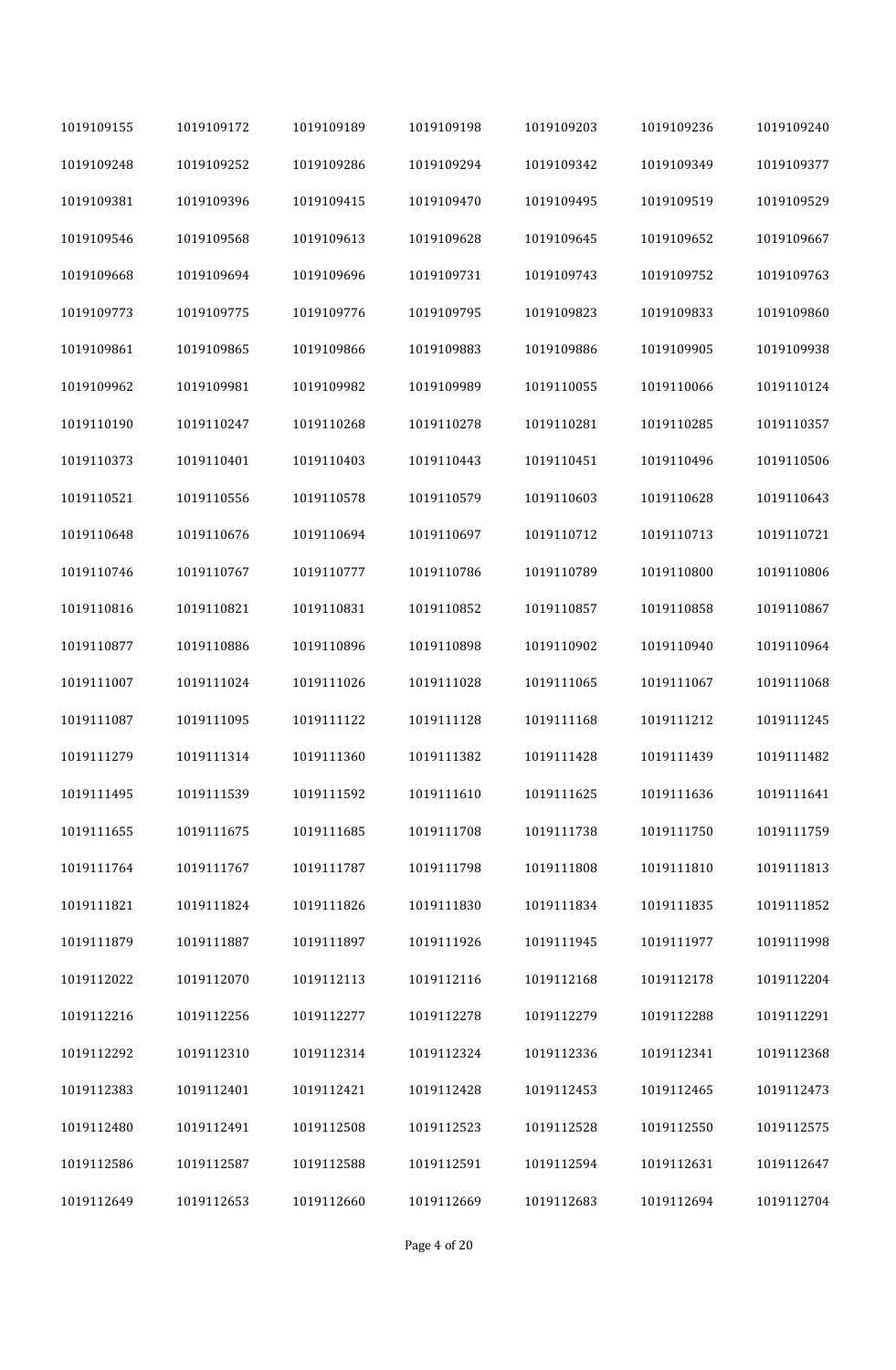| 1019112754 | 1019112758 | 1019112759 | 1019112773 | 1019112824 | 1019112829 | 1019112838 |
|------------|------------|------------|------------|------------|------------|------------|
| 1019112846 | 1019112860 | 1019112879 | 1019112899 | 1019112911 | 1019112937 | 1019112965 |
| 1019112967 | 1019112971 | 1019112973 | 1019113010 | 1019113044 | 1019113045 | 1019113055 |
| 1019113101 | 1019113108 | 1019113123 | 1019113130 | 1019113159 | 1019113171 | 1019113192 |
| 1019113206 | 1019113285 | 1019113287 | 1019113288 | 1019113301 | 1019113322 | 1019113329 |
| 1019113412 | 1019113427 | 1019113430 | 1019113434 | 1019113478 | 1019113517 | 1019113524 |
| 1019113530 | 1019113549 | 1019113564 | 1019113571 | 1019113578 | 1019113603 | 1019113611 |
| 1019113612 | 1019113613 | 1019113622 | 1019113624 | 1019113643 | 1019113656 | 1019113661 |
| 1019113682 | 1019113688 | 1019113695 | 1019113697 | 1019113743 | 1019113784 | 1019113786 |
| 1019113787 | 1019113790 | 1019113804 | 1019113825 | 1019113873 | 1019113879 | 1019113901 |
| 1019113904 | 1019113923 | 1019113927 | 1019113945 | 1019113952 | 1019113978 | 1019113984 |
| 1019114006 | 1019114020 | 1019114046 | 1019114074 | 1019114082 | 1019114104 | 1019114138 |
| 1019114171 | 1019114217 | 1019114230 | 1019114245 | 1019114246 | 1019114253 | 1019114303 |
| 1019114332 | 1019114333 | 1019114357 | 1019114363 | 1019114365 | 1019114396 | 1019114419 |
| 1019114430 | 1019114456 | 1019114488 | 1019114489 | 1019114498 | 1019114501 | 1019114518 |
| 1019114522 | 1019114537 | 1019114549 | 1019114563 | 1019114635 | 1019114680 | 1019114684 |
| 1019114705 | 1019114740 | 1019114768 | 1019114769 | 1019114797 | 1019114807 | 1019114818 |
| 1019114829 | 1019114890 | 1019114917 | 1019114938 | 1019114943 | 1019114944 | 1019114969 |
| 1019114986 | 1019114989 | 1019115034 | 1019115035 | 1019115082 | 1019115092 | 1019115117 |
| 1019115123 | 1019115131 | 1019115146 | 1019115167 | 1019115180 | 1019115184 | 1019115242 |
| 1019115270 | 1019115273 | 1019115289 | 1019115295 | 1019115298 | 1019115407 | 1019115426 |
| 1019115428 | 1019115431 | 1019115466 | 1019115549 | 1019115565 | 1019115579 | 1019115588 |
| 1019115665 | 1019115677 | 1019115680 | 1019115685 | 1019115736 | 1019115747 | 1019115791 |
| 1019115792 | 1019115808 | 1019115868 | 1019115922 | 1019115927 | 1019115932 | 1019115955 |
| 1019115959 | 1019116007 | 1019116017 | 1019116034 | 1019116042 | 1019116077 | 1019116092 |
| 1019116097 | 1019116128 | 1019116144 | 1019116150 | 1019116183 | 1019116216 | 1019116224 |
| 1019116226 | 1019116229 | 1019116239 | 1019116271 | 1019116284 | 1019116287 | 1019116340 |
| 1019116345 | 1019116353 | 1019116382 | 1019116441 | 1019116453 | 1019116553 | 1019116556 |
| 1019116558 | 1019116570 | 1019116573 | 1019116585 | 1019116618 | 1019116622 | 1019116648 |
| 1019116666 | 1019116687 | 1019116693 | 1019116700 | 1019116703 | 1019116706 | 1019116709 |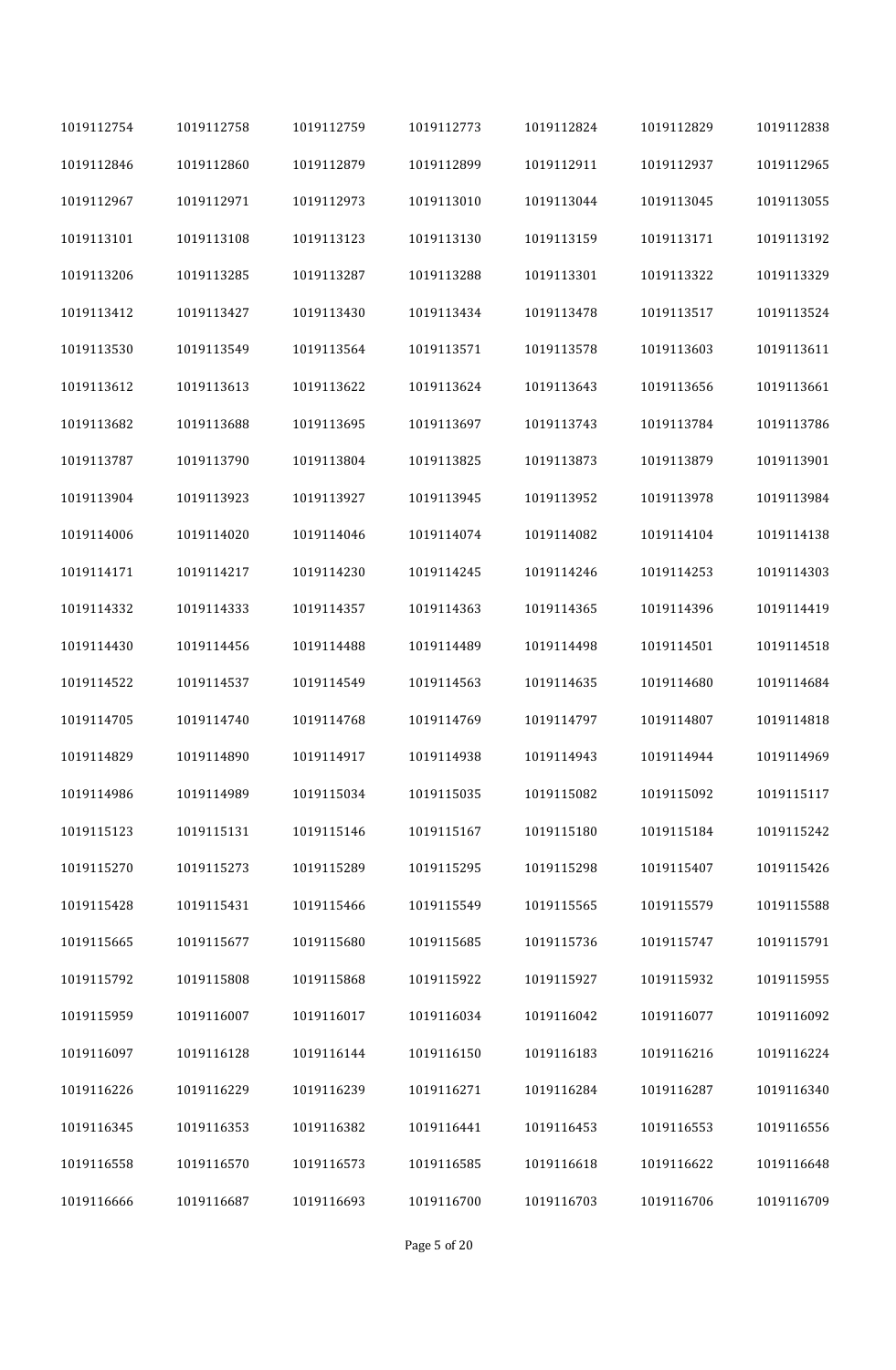| 1019116710 | 1019116714 | 1019116722 | 1019116760 | 1019116764 | 1019116781 | 1019116811 |
|------------|------------|------------|------------|------------|------------|------------|
| 1019116817 | 1019116818 | 1019116835 | 1019116866 | 1019116869 | 1019116886 | 1019116891 |
| 1019116910 | 1019116930 | 1019116932 | 1019116959 | 1019116960 | 1019116974 | 1019116983 |
| 1019117062 | 1019117068 | 1019117073 | 1019117075 | 1019117085 | 1019117095 | 1019117125 |
| 1019117161 | 1019117180 | 1019117230 | 1019117235 | 1019117247 | 1019117285 | 1019117289 |
| 1019117290 | 1019117304 | 1019117315 | 1019117349 | 1019117351 | 1019117365 | 1019117402 |
| 1019117408 | 1019117417 | 1019117419 | 1019117431 | 1019117440 | 1019117483 | 1019117523 |
| 1019117524 | 1019117535 | 1019117544 | 1019117560 | 1019117597 | 1019117610 | 1019117618 |
| 1019117624 | 1019117660 | 1019117698 | 1019117699 | 1019117701 | 1019117711 | 1019117743 |
| 1019117763 | 1019117773 | 1019117774 | 1019117788 | 1019117803 | 1019117805 | 1019117834 |
| 1019117835 | 1019117905 | 1019117924 | 1019117937 | 1019117945 | 1019117966 | 1019118008 |
| 1019118026 | 1019118047 | 1019118089 | 1019118108 | 1019118121 | 1019118124 | 1019118141 |
| 1019118180 | 1019118184 | 1019118219 | 1019118226 | 1019118267 | 1019118279 | 1019118283 |
| 1019118309 | 1019118353 | 1019118357 | 1019118400 | 1019118402 | 1019118422 | 1019118429 |
| 1019118454 | 1019118472 | 1019118477 | 1019118490 | 1019118508 | 1019118539 | 1019118547 |
| 1019118570 | 1019118589 | 1019118616 | 1019118655 | 1019118660 | 1019118668 | 1019118676 |
| 1019118688 | 1019118693 | 1019118717 | 1019118724 | 1019118738 | 1019118770 | 1019118828 |
| 1019118837 | 1019118868 | 1019118882 | 1019118890 | 1019118929 | 1019118933 | 1019118935 |
| 1019118941 | 1019118960 | 1019118963 | 1019118973 | 1019118990 | 1019118997 | 1019119016 |
| 1019119023 | 1019119038 | 1019119042 | 1019119071 | 1019119086 | 1019119135 | 1019119139 |
| 1019119143 | 1019119156 | 1019119163 | 1019119168 | 1019119209 | 1019119214 | 1019119217 |
| 1019119242 | 1019119257 | 1019119272 | 1019119299 | 1019119328 | 1019119329 | 1019119347 |
| 1019119355 | 1019119397 | 1019119400 | 1019119405 | 1019119447 | 1019119456 | 1019119478 |
| 1019119483 | 1019119507 | 1019119509 | 1019119511 | 1019119514 | 1019119531 | 1019119540 |
| 1019119585 | 1019119595 | 1019119614 | 1019119645 | 1019119680 | 1019119704 | 1019119708 |
| 1019119713 | 1019119718 | 1019119724 | 1019119725 | 1019119783 | 1019119809 | 1019119825 |
| 1019119826 | 1019119827 | 1019119833 | 1019119835 | 1019119840 | 1019119844 | 1019119857 |
| 1019119862 | 1019119870 | 1019119871 | 1019119878 | 1019119892 | 1019119893 | 1019119908 |
| 1019119921 | 1019119973 | 1019119985 | 1019119989 | 1019120044 | 1019120063 | 1019120064 |
| 1019120078 | 1019120112 | 1019120118 | 1019120188 | 1019120194 | 1019120212 | 1019120233 |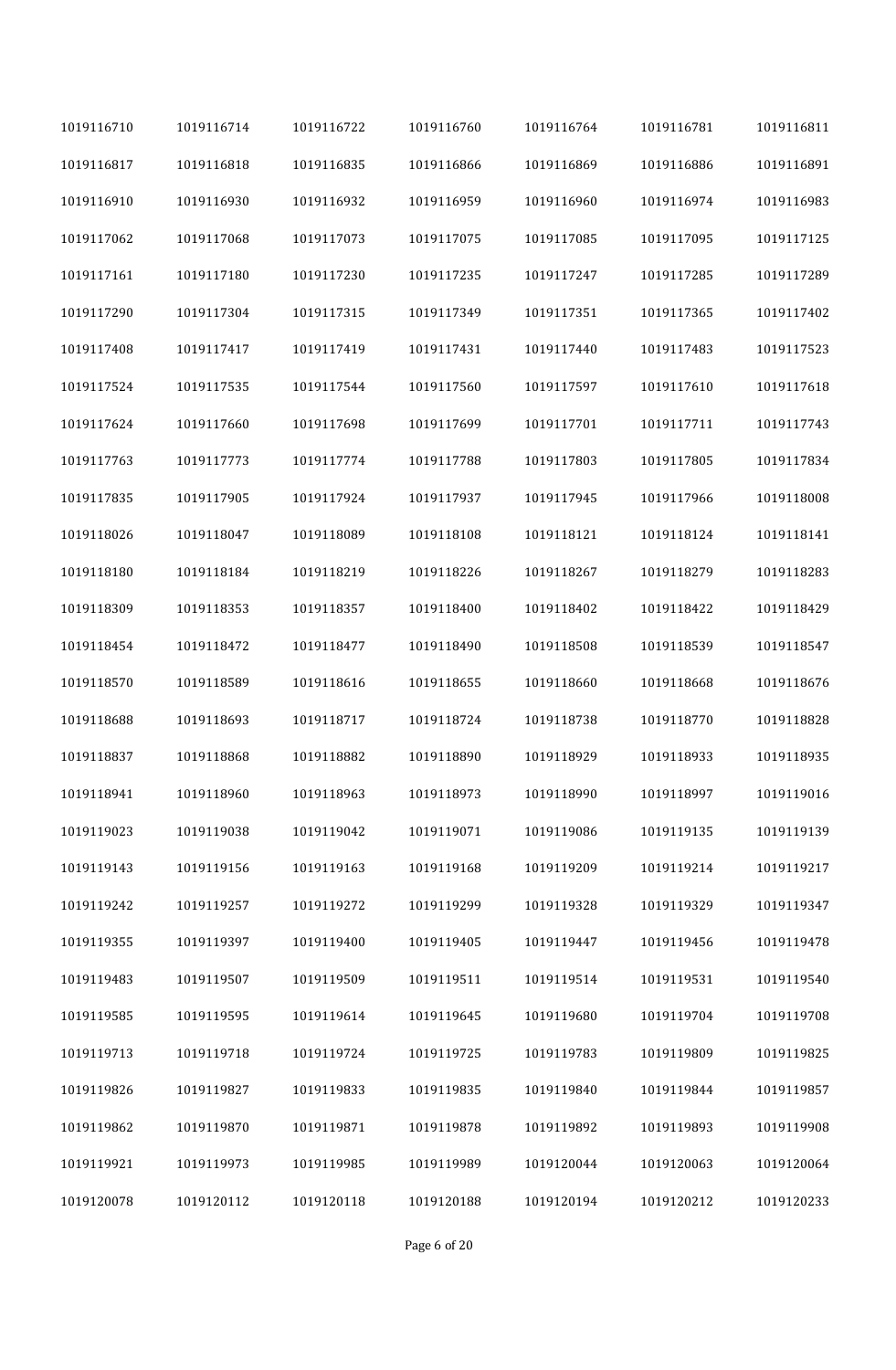| 1019120268 | 1019120269 | 1019120297 | 1019120301 | 1019120302 | 1019120334 | 1019120349 |
|------------|------------|------------|------------|------------|------------|------------|
| 1019120393 | 1019120441 | 1019120481 | 1019120489 | 1019120495 | 1019120512 | 1019120527 |
| 1019120533 | 1019120545 | 1019120582 | 1019120611 | 1019120624 | 1019120636 | 1019120643 |
| 1019120646 | 1019120662 | 1019120663 | 1019120691 | 1019120702 | 1019120737 | 1019120740 |
| 1019120756 | 1019120769 | 1019120778 | 1019120785 | 1019120859 | 1019120869 | 1019120889 |
| 1019120894 | 1019120905 | 1019120908 | 1019120913 | 1019120927 | 1019120984 | 1019120989 |
| 1019121020 | 1019121028 | 1019121051 | 1019121061 | 1019121070 | 1019121104 | 1019121105 |
| 1019121123 | 1019121138 | 1019121152 | 1019121156 | 1019121160 | 1019121173 | 1019121189 |
| 1019121197 | 1019121224 | 1019121242 | 1019121249 | 1019121260 | 1019121264 | 1019121269 |
| 1019121274 | 1019121310 | 1019121332 | 1019121349 | 1019121355 | 1019121363 | 1019121370 |
| 1019121387 | 1019121399 | 1019121414 | 1019121424 | 1019121425 | 1019121448 | 1019121456 |
| 1019121490 | 1019121501 | 1019121515 | 1019121516 | 1019121529 | 1019121556 | 1019121576 |
| 1019121602 | 1019121614 | 1019121650 | 1019121700 | 1019121736 | 1019121743 | 1019121770 |
| 1019121787 | 1019121800 | 1019121806 | 1019121819 | 1019121825 | 1019121876 | 1019121878 |
| 1019121899 | 1019121964 | 1019121980 | 1019121981 | 1019122028 | 1019122031 | 1019122093 |
| 1019122107 | 1019122118 | 1019122125 | 1019122131 | 1019122140 | 1019122200 | 1019122216 |
| 1019122247 | 1019122256 | 1019122262 | 1019122301 | 1019122305 | 1019122309 | 1019122313 |
| 1019122325 | 1019122353 | 1019122367 | 1019122374 | 1019122388 | 1019122410 | 1019122441 |
| 1019122485 | 1019122536 | 1019122563 | 1019122567 | 1019122570 | 1019122604 | 1019122607 |
| 1019122614 | 1019122617 | 1019122648 | 1019122697 | 1019122702 | 1019122709 | 1019122716 |
| 1019122727 | 1019122741 | 1019122768 | 1019122774 | 1019122803 | 1019122833 | 1019122837 |
| 1019122848 | 1019122857 | 1019122875 | 1019122896 | 1019122937 | 1019122958 | 1019122974 |
| 1019122981 | 1019122982 | 1019123017 | 1019123028 | 1019123036 | 1019123071 | 1019123087 |
| 1019123089 | 1019123113 | 1019123124 | 1019123132 | 1019123146 | 1019123147 | 1019123156 |
| 1019123179 | 1019123186 | 1019123192 | 1019123221 | 1019123225 | 1019123228 | 1019123233 |
| 1019123238 | 1019123248 | 1019123250 | 1019123309 | 1019123310 | 1019123311 | 1019123332 |
| 1019123345 | 1019123355 | 1019123358 | 1019123359 | 1019123375 | 1019123392 | 1019123408 |
| 1019123416 | 1019123422 | 1019123426 | 1019123438 | 1019123442 | 1019123457 | 1019123470 |
| 1019123487 | 1019123490 | 1019123527 | 1019123543 | 1019123556 | 1019123585 | 1019123599 |
| 1019123619 | 1019123620 | 1019123641 | 1019123650 | 1019123683 | 1019123685 | 1019123713 |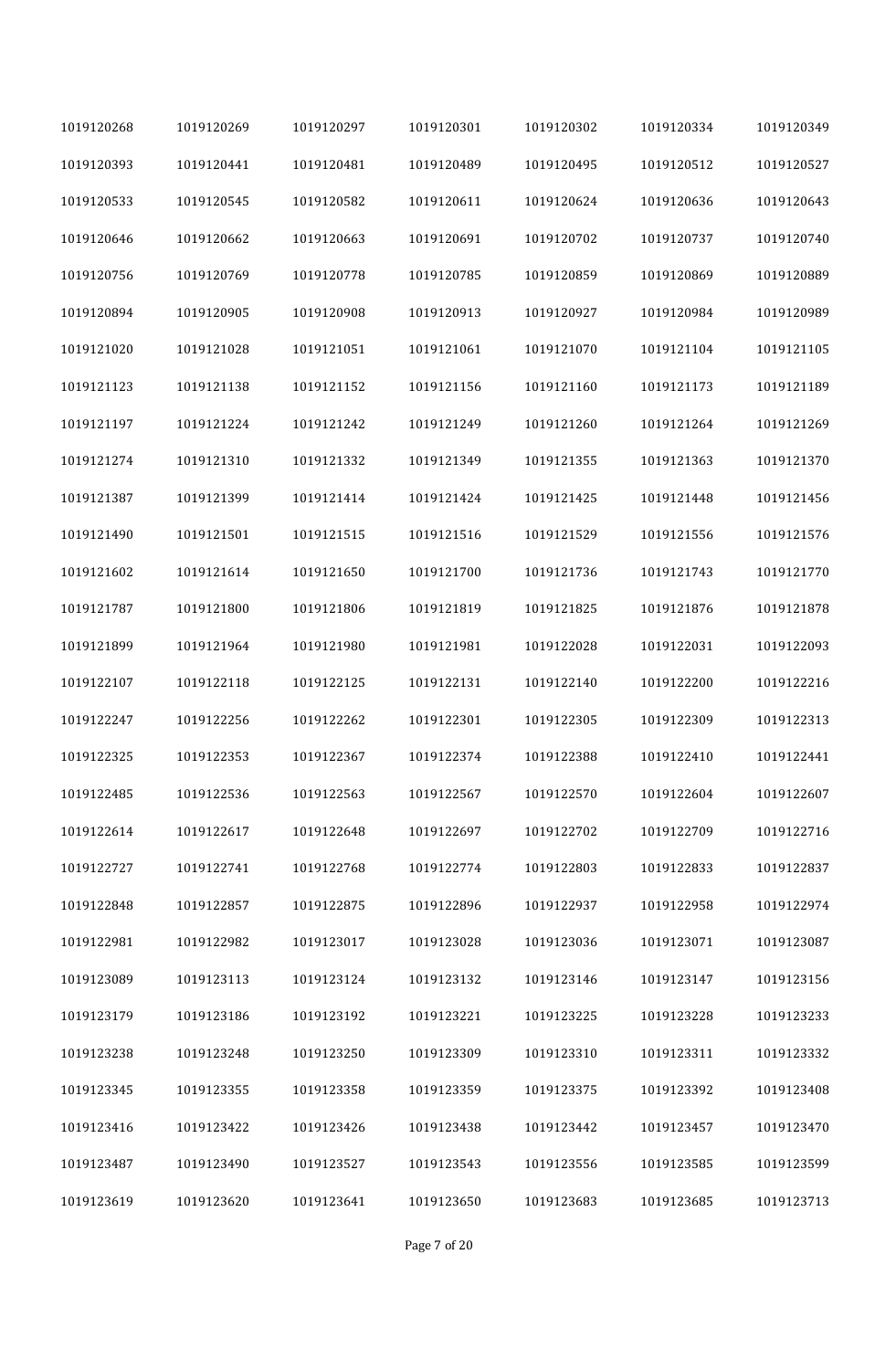| 1019123734 | 1019123736 | 1019123743 | 1019123773 | 1019123830 | 1019123852 | 1019123866 |
|------------|------------|------------|------------|------------|------------|------------|
| 1019123894 | 1019123921 | 1019123951 | 1019123972 | 1019124024 | 1019124064 | 1019124078 |
| 1019124144 | 1019124147 | 1019124151 | 1019124158 | 1019124162 | 1019124167 | 1019124172 |
| 1019124174 | 1019124184 | 1019124209 | 1019124218 | 1019124219 | 1019124223 | 1019124226 |
| 1019124242 | 1019124253 | 1019124262 | 1019124277 | 1019124280 | 1019124311 | 1019124338 |
| 1019124350 | 1019124366 | 1019124372 | 1019124377 | 1019124385 | 1019124433 | 1019124472 |
| 1019124509 | 1019124514 | 1019124516 | 1019124518 | 1019124531 | 1019124596 | 1019124597 |
| 1019124613 | 1019124619 | 1019124630 | 1019124645 | 1019124673 | 1019124686 | 1019124691 |
| 1019124693 | 1019124699 | 1019124704 | 1019124711 | 1019124714 | 1019124717 | 1019124728 |
| 1019124733 | 1019124740 | 1019124743 | 1019124748 | 1019124751 | 1019124767 | 1019124775 |
| 1019124812 | 1019124841 | 1019124844 | 1019124849 | 1019124886 | 1019124958 | 1019124961 |
| 1019124964 | 1019124971 | 1019125049 | 1019125082 | 1019125085 | 1019125090 | 1019125118 |
| 1019125139 | 1019125143 | 1019125148 | 1019125154 | 1019125192 | 1019125201 | 1019125208 |
| 1019125210 | 1019125229 | 1019125244 | 1019125258 | 1019125294 | 1019125317 | 1019125334 |
| 1019125350 | 1019125378 | 1019125392 | 1019125406 | 1019125410 | 1019125427 | 1019125436 |
| 1019125439 | 1019125448 | 1019125492 | 1019125497 | 1019125540 | 1019125551 | 1019125571 |
| 1019125587 | 1019125620 | 1019125643 | 1019125719 | 1019125737 | 1019125747 | 1019125755 |
| 1019125798 | 1019125803 | 1019125831 | 1019125883 | 1019125891 | 1019125904 | 1019125929 |
| 1019125931 | 1019125945 | 1019126005 | 1019126013 | 1019126014 | 1019126019 | 1019126023 |
| 1019126029 | 1019126032 | 1019126039 | 1019126069 | 1019126080 | 1019126107 | 1019126143 |
| 1019126144 | 1019126156 | 1019126178 | 1019126198 | 1019126212 | 1019126238 | 1019126254 |
| 1019126257 | 1019126262 | 1019126277 | 1019126279 | 1019126294 | 1019126358 | 1019126369 |
| 1019126399 | 1019126448 | 1019126498 | 1019126515 | 1019126520 | 1019126531 | 1019126548 |
| 1019126555 | 1019126583 | 1019126587 | 1019126594 | 1019126626 | 1019126631 | 1019126646 |
| 1019126656 | 1019126682 | 1019126693 | 1019126713 | 1019126730 | 1019126746 | 1019126747 |
| 1019126796 | 1019126797 | 1019126831 | 1019126836 | 1019126842 | 1019126844 | 1019126885 |
| 1019126919 | 1019126920 | 1019126932 | 1019126944 | 1019126946 | 1019126952 | 1019126960 |
| 1019126976 | 1019126982 | 1019127007 | 1019127046 | 1019127053 | 1019127068 | 1019127073 |
| 1019127112 | 1019127115 | 1019127123 | 1019127130 | 1019127136 | 1019127143 | 1019127150 |
| 1019127155 | 1019127160 | 1019127179 | 1019127186 | 1019127198 | 1019127215 | 1019127216 |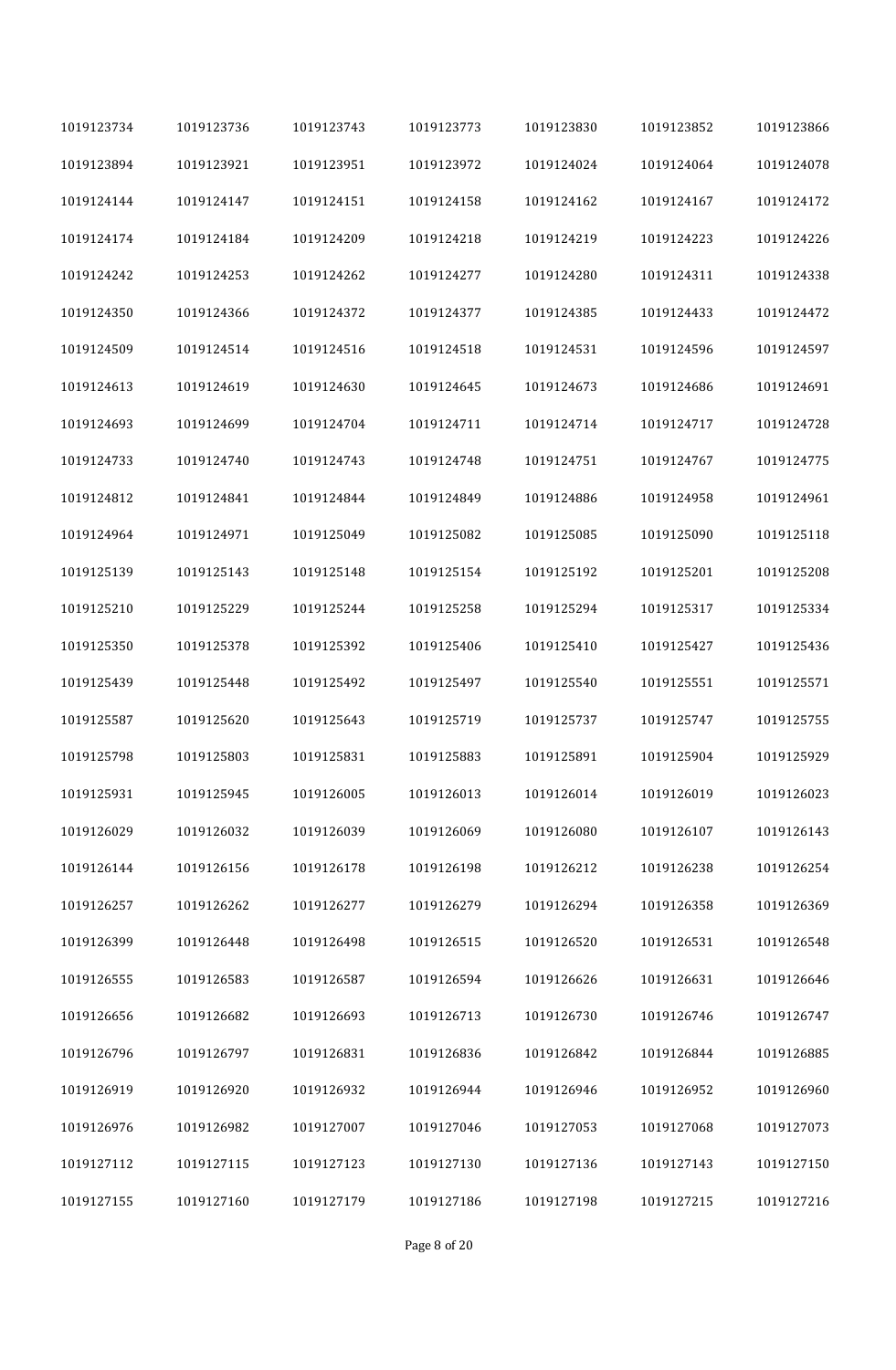| 1019127232 | 1019127267 | 1019127275 | 1019127295 | 1019127312 | 1019127319 | 1019127332 |
|------------|------------|------------|------------|------------|------------|------------|
| 1019127369 | 1019127388 | 1019127454 | 1019127455 | 1019127463 | 1019127471 | 1019127499 |
| 1019127515 | 1019127526 | 1019127552 | 1019127567 | 1019127570 | 1019127576 | 1019127597 |
| 1019127602 | 1019127623 | 1019127636 | 1019127646 | 1019127653 | 1019127707 | 1019127711 |
| 1019127712 | 1019127719 | 1019127729 | 1019127752 | 1019127756 | 1019127763 | 1019127789 |
| 1019127804 | 1019127806 | 1019127808 | 1019127817 | 1019127824 | 1019127831 | 1019127852 |
| 1019127873 | 1019127874 | 1019127875 | 1019127893 | 1019127896 | 1019127901 | 1019127903 |
| 1019127917 | 1019127956 | 1019127971 | 1019127978 | 1019127999 | 1019128002 | 1019128032 |
| 1019128064 | 1019128175 | 1019128186 | 1019128200 | 1019128206 | 1019128226 | 1019128250 |
| 1019128252 | 1019128253 | 1019128256 | 1019128273 | 1019128307 | 1019128312 | 1019128321 |
| 1019128327 | 1019128329 | 1019128350 | 1019128363 | 1019128394 | 1019128401 | 1019128424 |
| 1019128427 | 1019128435 | 1019128438 | 1019128440 | 1019128461 | 1019128477 | 1019128479 |
| 1019128480 | 1019128534 | 1019128542 | 1019128593 | 1019128611 | 1019128617 | 1019128623 |
| 1019128624 | 1019128637 | 1019128638 | 1019128653 | 1019128658 | 1019128699 | 1019128701 |
| 1019128721 | 1019128725 | 1019128740 | 1019128746 | 1019128749 | 1019128752 | 1019128761 |
| 1019128766 | 1019128801 | 1019128820 | 1019128849 | 1019128869 | 1019128876 | 1019128896 |
| 1019128898 | 1019128918 | 1019128922 | 1019128930 | 1019128945 | 1019128956 | 1019128984 |
| 1019128996 | 1019129010 | 1019129011 | 1019129015 | 1019129023 | 1019129050 | 1019129067 |
| 1019129088 | 1019129140 | 1019129157 | 1019129161 | 1019129164 | 1019129165 | 1019129169 |
| 1019129181 | 1019129203 | 1019129208 | 1019129238 | 1019129243 | 1019129262 | 1019129269 |
| 1019129271 | 1019129323 | 1019129330 | 1019129339 | 1019129361 | 1019129420 | 1019129425 |
| 1019129430 | 1019129440 | 1019129476 | 1019129503 | 1019129514 | 1019129523 | 1019129525 |
| 1019129535 | 1019129595 | 1019129633 | 1019129636 | 1019129663 | 1019129693 | 1019129699 |
| 1019129707 | 1019129723 | 1019129737 | 1019129757 | 1019129801 | 1019129810 | 1019129813 |
| 1019129814 | 1019129820 | 1019129850 | 1019129872 | 1019129895 | 1019129898 | 1019129904 |
| 1019129906 | 1019129923 | 1019129955 | 1019129985 | 1019129994 | 1019130004 | 1019130021 |
| 1019130057 | 1019130071 | 1019130096 | 1019130108 | 1019130114 | 1019130117 | 1019130122 |
| 1019130131 | 1019130151 | 1019130153 | 1019130171 | 1019130181 | 1019130189 | 1019130281 |
| 1019130283 | 1019130284 | 1019130311 | 1019130312 | 1019130321 | 1019130334 | 1019130337 |
| 1019130348 | 1019130375 | 1019130389 | 1019130441 | 1019130452 | 1019130455 | 1019130485 |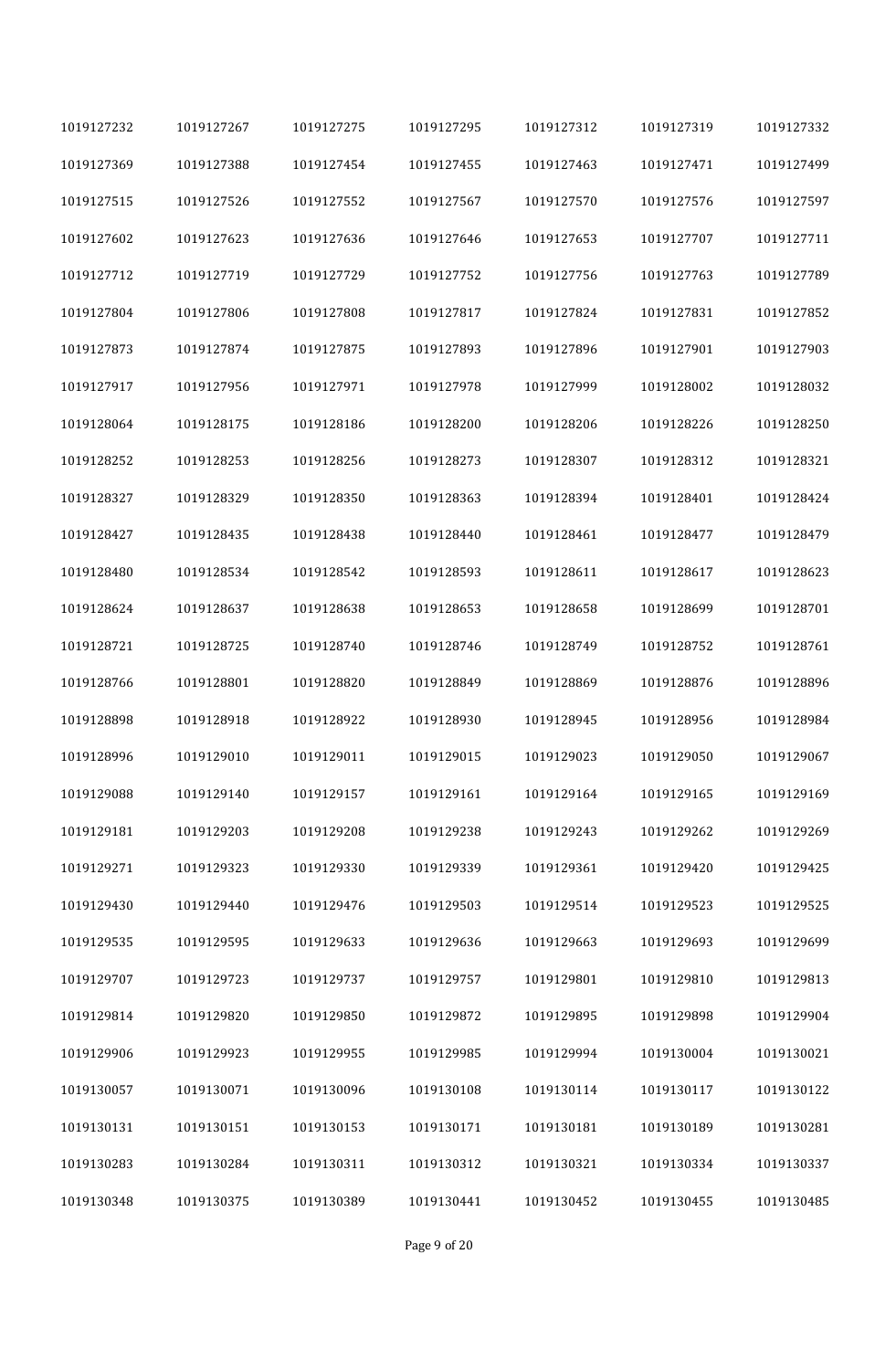| 1019130489 | 1019130493 | 1019130495 | 1019130508 | 1019130511 | 1019130512 | 1019130516 |
|------------|------------|------------|------------|------------|------------|------------|
| 1019130523 | 1019130525 | 1019130580 | 1019130654 | 1019130666 | 1019130670 | 1019130676 |
| 1019130685 | 1019130699 | 1019130701 | 1019130712 | 1019130719 | 1019130767 | 1019130774 |
| 1019130805 | 1019130834 | 1019130839 | 1019130857 | 1019130865 | 1019130866 | 1019130880 |
| 1019130883 | 1019130889 | 1019130891 | 1019130897 | 1019130913 | 1019130944 | 1019130994 |
| 1019130996 | 1019131006 | 1019131010 | 1019131021 | 1019131044 | 1019131051 | 1019131057 |
| 1019131058 | 1019131073 | 1019131085 | 1019131107 | 1019131126 | 1019131154 | 1019131191 |
| 1019131260 | 1019131263 | 1019131267 | 1019131284 | 1019131286 | 1019131308 | 1019131315 |
| 1019131330 | 1019131344 | 1019131352 | 1019131409 | 1019131436 | 1019131447 | 1019131450 |
| 1019131459 | 1019131460 | 1019131471 | 1019131478 | 1019131481 | 1019131502 | 1019131557 |
| 1019131558 | 1019131565 | 1019131641 | 1019131652 | 1019131663 | 1019131705 | 1019131713 |
| 1019131748 | 1019131753 | 1019131765 | 1019131815 | 1019131820 | 1019131826 | 1019131872 |
| 1019131881 | 1019131893 | 1019131918 | 1019131931 | 1019131934 | 1019131948 | 1019131984 |
| 1019132031 | 1019132036 | 1019132042 | 1019132074 | 1019132076 | 1019132093 | 1019132096 |
| 1019132113 | 1019132114 | 1019132116 | 1019132123 | 1019132126 | 1019132147 | 1019132155 |
| 1019132181 | 1019132257 | 1019132264 | 1019132303 | 1019132309 | 1019132328 | 1019132331 |
| 1019132335 | 1019132367 | 1019132369 | 1019132411 | 1019132420 | 1019132490 | 1019132492 |
| 1019132495 | 1019132520 | 1019132531 | 1019132537 | 1019132561 | 1019132567 | 1019132570 |
| 1019132578 | 1019132583 | 1019132589 | 1019132593 | 1019132596 | 1019132634 | 1019132653 |
| 1019132670 | 1019132679 | 1019132680 | 1019132688 | 1019132709 | 1019132719 | 1019132725 |
| 1019132729 | 1019132730 | 1019132751 | 1019132780 | 1019132793 | 1019132805 | 1019132806 |
| 1019132844 | 1019132847 | 1019132869 | 1019132882 | 1019132885 | 1019132887 | 1019132914 |
| 1019132918 | 1019132921 | 1019132925 | 1019132938 | 1019132948 | 1019133021 | 1019133043 |
| 1019133106 | 1019133121 | 1019133128 | 1019133142 | 1019133171 | 1019133226 | 1019133240 |
| 1019133247 | 1019133363 | 1019133407 | 1019133418 | 1019133429 | 1019133434 | 1019133456 |
| 1019133467 | 1019133473 | 1019133485 | 1019133508 | 1019133532 | 1019133536 | 1019133550 |
| 1019133553 | 1019133555 | 1019133568 | 1019133589 | 1019133644 | 1019133675 | 1019133704 |
| 1019133710 | 1019133723 | 1019133724 | 1019133752 | 1019133759 | 1019133763 | 1019133777 |
| 1019133781 | 1019133783 | 1019133792 | 1019133831 | 1019133843 | 1019133847 | 1019133857 |
| 1019133902 | 1019133989 | 1019133998 | 1019134006 | 1019134031 | 1019134041 | 1019134057 |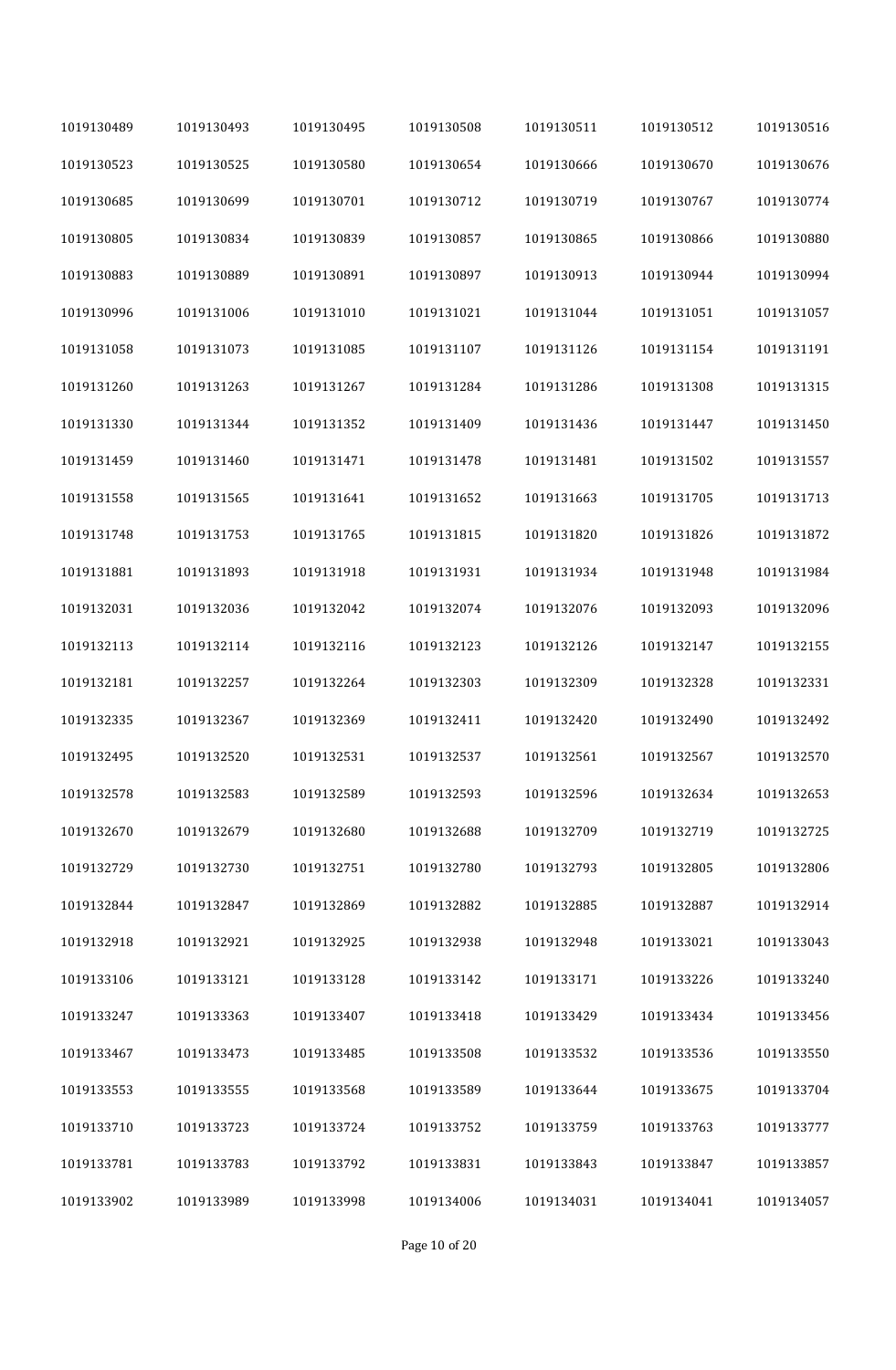| 1019134061 | 1019134086 | 1019134088 | 1019134097 | 1019134098 | 1019134105 | 1019134115 |
|------------|------------|------------|------------|------------|------------|------------|
| 1019134120 | 1019134183 | 1019134213 | 1019134236 | 1019134259 | 1019134282 | 1019134298 |
| 1019134311 | 1019134321 | 1019134364 | 1019134368 | 1019134380 | 1019134399 | 1019134460 |
| 1019134475 | 1019134480 | 1019134483 | 1019134504 | 1019134507 | 1019134509 | 1019134514 |
| 1019134601 | 1019134606 | 1019134607 | 1019134620 | 1019134624 | 1019134666 | 1019134680 |
| 1019134729 | 1019134745 | 1019134750 | 1019134756 | 1019134763 | 1019134768 | 1019134794 |
| 1019134820 | 1019134834 | 1019134838 | 1019134848 | 1019134884 | 1019134896 | 1019134922 |
| 1019134947 | 1019134953 | 1019134969 | 1019134973 | 1019134979 | 1019134997 | 1019135027 |
| 1019135051 | 1019135060 | 1019135070 | 1019135102 | 1019135122 | 1019135124 | 1019135130 |
| 1019135132 | 1019135148 | 1019135163 | 1019135209 | 1019135225 | 1019135226 | 1019135237 |
| 1019135240 | 1019135241 | 1019135270 | 1019135311 | 1019135321 | 1019135340 | 1019135348 |
| 1019135364 | 1019135461 | 1019135474 | 1019135479 | 1019135484 | 1019135528 | 1019135558 |
| 1019135560 | 1019135588 | 1019135589 | 1019135603 | 1019135612 | 1019135647 | 1019135659 |
| 1019135663 | 1019135667 | 1019135694 | 1019135700 | 1019135702 | 1019135703 | 1019135726 |
| 1019135727 | 1019135749 | 1019135761 | 1019135783 | 1019135823 | 1019135902 | 1019135905 |
| 1019135910 | 1019135911 | 1019135914 | 1019135934 | 1019135960 | 1019135970 | 1019135971 |
| 1019135995 | 1019136005 | 1019136008 | 1019136016 | 1019136035 | 1019136074 | 1019136093 |
| 1019136117 | 1019136118 | 1019136120 | 1019136203 | 1019136266 | 1019136294 | 1019136295 |
| 1019136308 | 1019136318 | 1019136341 | 1019136356 | 1019136409 | 1019136418 | 1019136428 |
| 1019136470 | 1019136475 | 1019136479 | 1019136494 | 1019136501 | 1019136505 | 1019136513 |
| 1019136524 | 1019136536 | 1019136548 | 1019136561 | 1019136601 | 1019136629 | 1019136633 |
| 1019136634 | 1019136653 | 1019136660 | 1019136670 | 1019136675 | 1019136695 | 1019136702 |
| 1019136716 | 1019136729 | 1019136733 | 1019136740 | 1019136754 | 1019136798 | 1019136830 |
| 1019136861 | 1019136868 | 1019136871 | 1019136877 | 1019136883 | 1019136892 | 1019136894 |
| 1019136901 | 1019136902 | 1019136909 | 1019136912 | 1019136916 | 1019136969 | 1019136974 |
| 1019136976 | 1019136994 | 1019137044 | 1019137055 | 1019137065 | 1019137092 | 1019137099 |
| 1019137164 | 1019137175 | 1019137176 | 1019137183 | 1019137195 | 1019137206 | 1019137232 |
| 1019137249 | 1019137254 | 1019137257 | 1019137265 | 1019137269 | 1019137273 | 1019137278 |
| 1019137301 | 1019137303 | 1019137319 | 1019137325 | 1019137330 | 1019137379 | 1019137384 |
| 1019137387 | 1019137401 | 1019137427 | 1019137433 | 1019137454 | 1019137456 | 1019137491 |

Page 11 of 20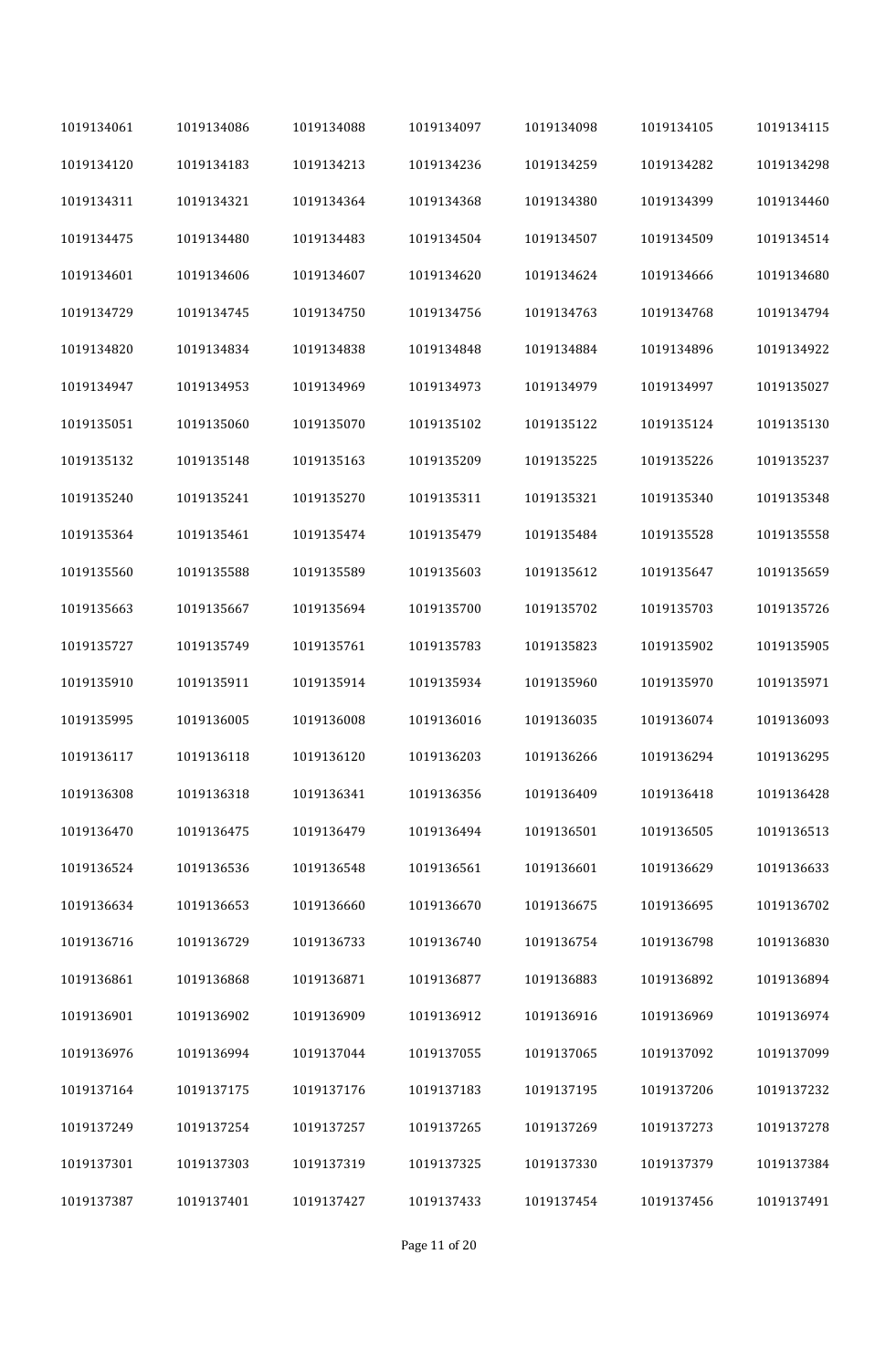| 1019137510 | 1019137514 | 1019137529 | 1019137543 | 1019137562 | 1019137565 | 1019137575 |
|------------|------------|------------|------------|------------|------------|------------|
| 1019137581 | 1019137582 | 1019137595 | 1019137604 | 1019137622 | 1019137624 | 1019137626 |
| 1019137633 | 1019137640 | 1019137642 | 1019137643 | 1019137656 | 1019137701 | 1019137706 |
| 1019137715 | 1019137722 | 1019137775 | 1019137784 | 1019137788 | 1019137795 | 1019137805 |
| 1019137809 | 1019137825 | 1019137826 | 1019137832 | 1019137849 | 1019137853 | 1019137873 |
| 1019137888 | 1019137892 | 1019137915 | 1019137923 | 1019137925 | 1019137934 | 1019137968 |
| 1019137979 | 1019138028 | 1019138032 | 1019138096 | 1019138105 | 1019138108 | 1019138150 |
| 1019138160 | 1019138188 | 1019138193 | 1019138208 | 1019138219 | 1019138250 | 1019138305 |
| 1019138323 | 1019138333 | 1019138342 | 1019138345 | 1019138351 | 1019138365 | 1019138395 |
| 1019138399 | 1019138400 | 1019138402 | 1019138412 | 1019138434 | 1019138450 | 1019138455 |
| 1019138490 | 1019138499 | 1019138512 | 1019138554 | 1019138555 | 1019138558 | 1019138580 |
| 1019138595 | 1019138611 | 1019138640 | 1019138660 | 1019138665 | 1019138669 | 1019138692 |
| 1019138710 | 1019138711 | 1019138743 | 1019138757 | 1019138777 | 1019138781 | 1019138809 |
| 1019138812 | 1019138824 | 1019138860 | 1019138866 | 1019138905 | 1019138906 | 1019138911 |
| 1019138916 | 1019138933 | 1019138947 | 1019138958 | 1019138975 | 1019139005 | 1019139009 |
| 1019139028 | 1019139041 | 1019139048 | 1019139100 | 1019139107 | 1019139125 | 1019139139 |
| 1019139158 | 1019139167 | 1019139199 | 1019139214 | 1019139219 | 1019139242 | 1019139338 |
| 1019139346 | 1019139348 | 1019139353 | 1019139395 | 1019139411 | 1019139427 | 1019139445 |
| 1019139454 | 1019139468 | 1019139501 | 1019139504 | 1019139536 | 1019139538 | 1019139550 |
| 1019139552 | 1019139557 | 1019139572 | 1019139574 | 1019139596 | 1019139607 | 1019139613 |
| 1019139662 | 1019139693 | 1019139695 | 1019139701 | 1019139718 | 1019139725 | 1019139777 |
| 1019139812 | 1019139816 | 1019139817 | 1019139826 | 1019139832 | 1019139841 | 1019139978 |
| 1019139996 | 1019140002 | 1019140034 | 1019140056 | 1019140063 | 1019140067 | 1019140079 |
| 1019140093 | 1019140095 | 1019140104 | 1019140129 | 1019140142 | 1019140184 | 1019140195 |
| 1019140238 | 1019140252 | 1019140270 | 1019140274 | 1019140282 | 1019140308 | 1019140315 |
| 1019140327 | 1019140336 | 1019140340 | 1019140345 | 1019140354 | 1019140399 | 1019140402 |
| 1019140441 | 1019140446 | 1019140472 | 1019140478 | 1019140499 | 1019140543 | 1019140549 |
| 1019140565 | 1019140587 | 1019140588 | 1019140618 | 1019140619 | 1019140662 | 1019140670 |
| 1019140675 | 1019140684 | 1019140709 | 1019140720 | 1019140737 | 1019140741 | 1019140753 |
| 1019140840 | 1019140843 | 1019140880 | 1019140895 | 1019140899 | 1019140941 | 1019140982 |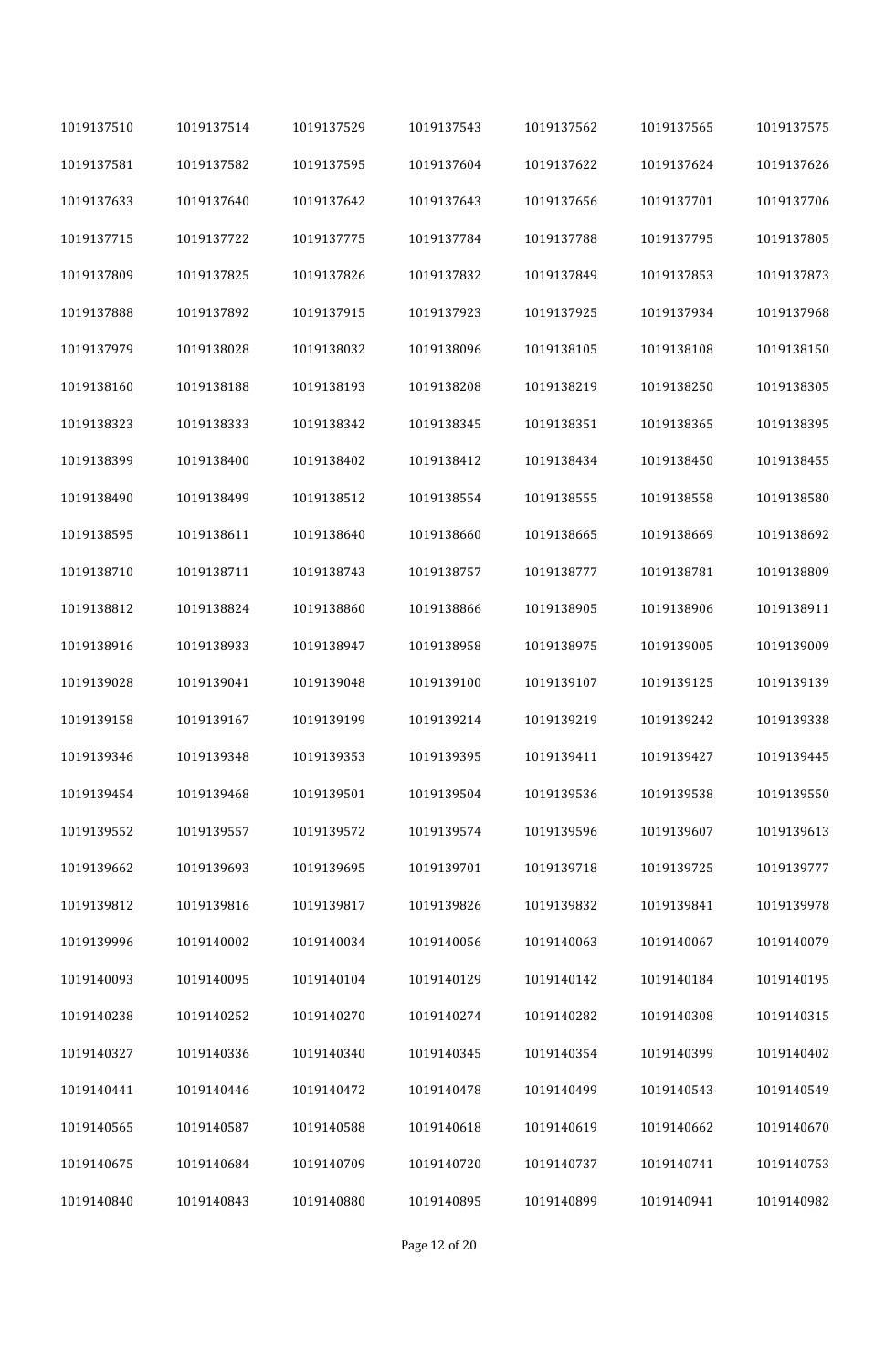| 1019140984 | 1019141012 | 1019141020 | 1019141057 | 1019141077 | 1019141079 | 1019141120 |
|------------|------------|------------|------------|------------|------------|------------|
| 1019141126 | 1019141151 | 1019141164 | 1019141172 | 1019141173 | 1019141176 | 1019141191 |
| 1019141201 | 1019141206 | 1019141224 | 1019141229 | 1019141270 | 1019141300 | 1019141301 |
| 1019141325 | 1019141329 | 1019141374 | 1019141375 | 1019141378 | 1019141379 | 1019141420 |
| 1019141429 | 1019141455 | 1019141495 | 1019141498 | 1019141503 | 1019141507 | 1019141527 |
| 1019141540 | 1019141548 | 1019141555 | 1019141582 | 1019141588 | 1019141611 | 1019141614 |
| 1019141641 | 1019141697 | 1019141707 | 1019141710 | 1019141729 | 1019141780 | 1019141800 |
| 1019141804 | 1019141812 | 1019141829 | 1019141840 | 1019141861 | 1019141873 | 1019141884 |
| 1019141902 | 1019141904 | 1019141905 | 1019141927 | 1019141930 | 1019141942 | 1019141963 |
| 1019141984 | 1019142031 | 1019142044 | 1019142051 | 1019142097 | 1019142106 | 1019142123 |
| 1019142134 | 1019142185 | 1019142186 | 1019142205 | 1019142209 | 1019142223 | 1019142228 |
| 1019142273 | 1019142286 | 1019142289 | 1019142314 | 1019142326 | 1019142333 | 1019142337 |
| 1019142342 | 1019142364 | 1019142371 | 1019142385 | 1019142426 | 1019142438 | 1019142472 |
| 1019142510 | 1019142531 | 1019142535 | 1019142538 | 1019142539 | 1019142544 | 1019142547 |
| 1019142554 | 1019142568 | 1019142592 | 1019142601 | 1019142605 | 1019142614 | 1019142625 |
| 1019142671 | 1019142676 | 1019142680 | 1019142693 | 1019142741 | 1019142748 | 1019142753 |
| 1019142759 | 1019142791 | 1019142799 | 1019142837 | 1019142838 | 1019142851 | 1019142895 |
| 1019142907 | 1019142911 | 1019142921 | 1019142983 | 1019142998 | 1019143019 | 1019143024 |
| 1019143029 | 1019143030 | 1019143072 | 1019143080 | 1019143111 | 1019143116 | 1019143125 |
| 1019143136 | 1019143150 | 1019143172 | 1019143173 | 1019143177 | 1019143184 | 1019143191 |
| 1019143206 | 1019143221 | 1019143233 | 1019143240 | 1019143243 | 1019143254 | 1019143255 |
| 1019143258 | 1019143263 | 1019143264 | 1019143266 | 1019143268 | 1019143271 | 1019143280 |
| 1019143281 | 1019143301 | 1019143308 | 1019143312 | 1019143323 | 1019143336 | 1019143350 |
| 1019143351 | 1019143376 | 1019143382 | 1019143395 | 1019143429 | 1019143456 | 1019143475 |
| 1019143505 | 1019143509 | 1019143513 | 1019143525 | 1019143579 | 1019143610 | 1019143611 |
| 1019143617 | 1019143620 | 1019143647 | 1019143652 | 1019143737 | 1019143742 | 1019143794 |
| 1019143795 | 1019143799 | 1019143817 | 1019143819 | 1019143838 | 1019143851 | 1019143856 |
| 1019143875 | 1019143879 | 1019143888 | 1019143893 | 1019143905 | 1019143933 | 1019143936 |
| 1019143938 | 1019143969 | 1019144015 | 1019144018 | 1019144025 | 1019144028 | 1019144037 |
| 1019144038 | 1019144040 | 1019144045 | 1019144076 | 1019144104 | 1019144133 | 1019144154 |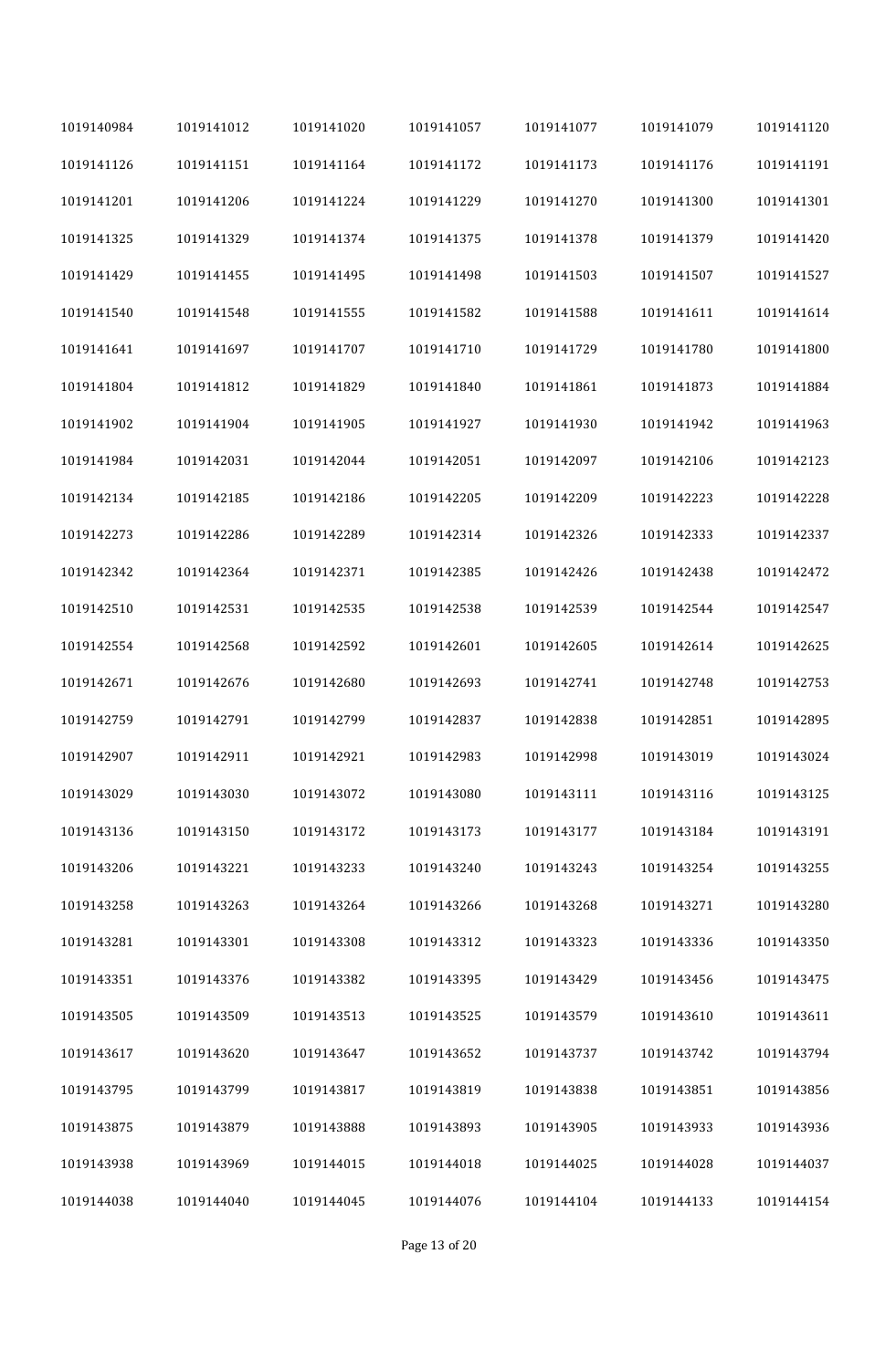| 1019144165 | 1019144169 | 1019144182 | 1019144199 | 1019144213 | 1019144220 | 1019144262 |
|------------|------------|------------|------------|------------|------------|------------|
| 1019144267 | 1019144270 | 1019144277 | 1019144279 | 1019144287 | 1019144290 | 1019144323 |
| 1019144325 | 1019144329 | 1019144385 | 1019144402 | 1019144442 | 1019144455 | 1019144489 |
| 1019144499 | 1019144508 | 1019144555 | 1019144558 | 1019144590 | 1019144594 | 1019144595 |
| 1019144599 | 1019144606 | 1019144627 | 1019144635 | 1019144637 | 1019144651 | 1019144692 |
| 1019144702 | 1019144704 | 1019144713 | 1019144716 | 1019144728 | 1019144731 | 1019144775 |
| 1019144781 | 1019144816 | 1019144821 | 1019144825 | 1019144834 | 1019144841 | 1019144845 |
| 1019144879 | 1019144929 | 1019144940 | 1019144950 | 1019144997 | 1019145009 | 1019145061 |
| 1019145069 | 1019145087 | 1019145093 | 1019145118 | 1019145126 | 1019145128 | 1019145140 |
| 1019145154 | 1019145161 | 1019145164 | 1019145173 | 1019145186 | 1019145191 | 1019145203 |
| 1019145207 | 1019145209 | 1019145254 | 1019145269 | 1019145273 | 1019145276 | 1019145291 |
| 1019145292 | 1019145302 | 1019145317 | 1019145328 | 1019145334 | 1019145336 | 1019145360 |
| 1019145410 | 1019145428 | 1019145456 | 1019145460 | 1019145481 | 1019145489 | 1019145523 |
| 1019145538 | 1019145577 | 1019145582 | 1019145596 | 1019145618 | 1019145619 | 1019145625 |
| 1019145630 | 1019145668 | 1019145681 | 1019145692 | 1019145713 | 1019145715 | 1019145719 |
| 1019145722 | 1019145725 | 1019145731 | 1019145756 | 1019145760 | 1019145780 | 1019145893 |
| 1019145909 | 1019145964 | 1019145972 | 1019145985 | 1019145992 | 1019146018 | 1019146072 |
| 1019146074 | 1019146086 | 1019146089 | 1019146090 | 1019146114 | 1019146137 | 1019146150 |
| 1019146160 | 1019146184 | 1019146204 | 1019146211 | 1019146213 | 1019146230 | 1019146249 |
| 1019146280 | 1019146289 | 1019146290 | 1019146292 | 1019146340 | 1019146356 | 1019146376 |
| 1019146401 | 1019146438 | 1019146486 | 1019146514 | 1019146526 | 1019146533 | 1019146548 |
| 1019146551 | 1019146572 | 1019146609 | 1019146624 | 1019146639 | 1019146642 | 1019146643 |
| 1019146661 | 1019146670 | 1019146688 | 1019146696 | 1019146708 | 1019146719 | 1019146724 |
| 1019146728 | 1019146751 | 1019146769 | 1019146795 | 1019146805 | 1019146826 | 1019146830 |
| 1019146840 | 1019146879 | 1019146894 | 1019146918 | 1019146926 | 1019146931 | 1019146933 |
| 1019146957 | 1019147020 | 1019147024 | 1019147028 | 1019147035 | 1019147099 | 1019147103 |
| 1019147129 | 1019147161 | 1019147166 | 1019147182 | 1019147193 | 1019147196 | 1019147205 |
| 1019147213 | 1019147216 | 1019147218 | 1019147235 | 1019147262 | 1019147267 | 1019147285 |
| 1019147344 | 1019147356 | 1019147375 | 1019147390 | 1019147410 | 1019147426 | 1019147431 |
| 1019147459 | 1019147486 | 1019147492 | 1019147524 | 1019147534 | 1019147576 | 1019147584 |

Page 14 of 20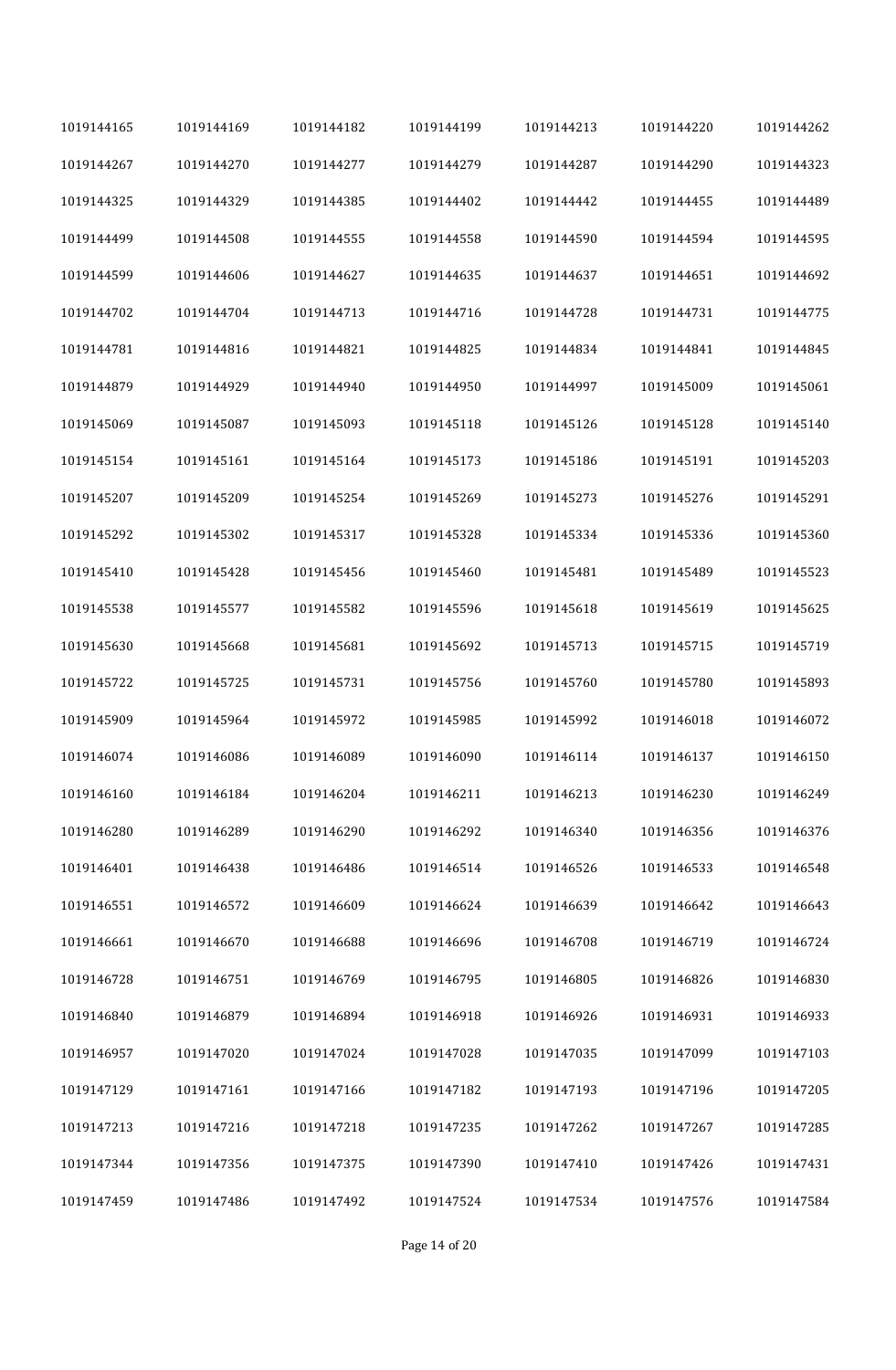| 1019147598 | 1019147607 | 1019147618 | 1019147670 | 1019147673 | 1019147686 | 1019147693 |
|------------|------------|------------|------------|------------|------------|------------|
| 1019147694 | 1019147697 | 1019147703 | 1019147712 | 1019147715 | 1019147716 | 1019147748 |
| 1019147772 | 1019147779 | 1019147805 | 1019147817 | 1019147818 | 1019147841 | 1019147846 |
| 1019147852 | 1019147869 | 1019147875 | 1019147883 | 1019147892 | 1019147909 | 1019147919 |
| 1019147949 | 1019147951 | 1019147966 | 1019147978 | 1019147998 | 1019148024 | 1019148050 |
| 1019148068 | 1019148083 | 1019148181 | 1019148217 | 1019148222 | 1019148229 | 1019148234 |
| 1019148268 | 1019148275 | 1019148303 | 1019148307 | 1019148329 | 1019148354 | 1019148365 |
| 1019148385 | 1019148420 | 1019148447 | 1019148449 | 1019148469 | 1019148473 | 1019148478 |
| 1019148500 | 1019148503 | 1019148517 | 1019148524 | 1019148568 | 1019148586 | 1019148612 |
| 1019148633 | 1019148638 | 1019148694 | 1019148711 | 1019148713 | 1019148716 | 1019148743 |
| 1019148790 | 1019148801 | 1019148805 | 1019148810 | 1019148820 | 1019148830 | 1019148838 |
| 1019148875 | 1019148897 | 1019148920 | 1019148921 | 1019148940 | 1019148949 | 1019148981 |
| 1019148992 | 1019148997 | 1019149007 | 1019149018 | 1019149019 | 1019149021 | 1019149022 |
| 1019149024 | 1019149030 | 1019149062 | 1019149069 | 1019149076 | 1019149084 | 1019149103 |
| 1019149116 | 1019149134 | 1019149148 | 1019149155 | 1019149170 | 1019149189 | 1019149228 |
| 1019149229 | 1019149238 | 1019149247 | 1019149286 | 1019149297 | 1019149303 | 1019149334 |
| 1019149345 | 1019149361 | 1019149378 | 1019149383 | 1019149397 | 1019149425 | 1019149465 |
| 1019149501 | 1019149560 | 1019149563 | 1019149582 | 1019149643 | 1019149663 | 1019149671 |
| 1019149705 | 1019149706 | 1019149717 | 1019149769 | 1019149776 | 1019149783 | 1019149796 |
| 1019149807 | 1019149837 | 1019149841 | 1019149863 | 1019149867 | 1019149871 | 1019149875 |
| 1019149881 | 1019149933 | 1019149935 | 1019149937 | 1019149944 | 1019149948 | 1019149949 |
| 1019149957 | 1019149967 | 1019149968 | 1019149972 | 1019149973 | 1019149994 | 1019150013 |
| 1019150055 | 1019150058 | 1019150087 | 1019150102 | 1019150108 | 1019150123 | 1019150160 |
| 1019150169 | 1019150224 | 1019150230 | 1019150257 | 1019150286 | 1019150324 | 1019150331 |
| 1019150336 | 1019150340 | 1019150355 | 1019150359 | 1019150371 | 1019150379 | 1019150396 |
| 1019150398 | 1019150412 | 1019150431 | 1019150460 | 1019150470 | 1019150501 | 1019150526 |
| 1019150533 | 1019150550 | 1019150554 | 1019150585 | 1019150594 | 1019150600 | 1019150609 |
| 1019150615 | 1019150628 | 1019150644 | 1019150667 | 1019150692 | 1019150698 | 1019150710 |
| 1019150763 | 1019150772 | 1019150785 | 1019150789 | 1019150795 | 1019150826 | 1019150832 |
| 1019150844 | 1019150852 | 1019150865 | 1019150874 | 1019150886 | 1019150909 | 1019150942 |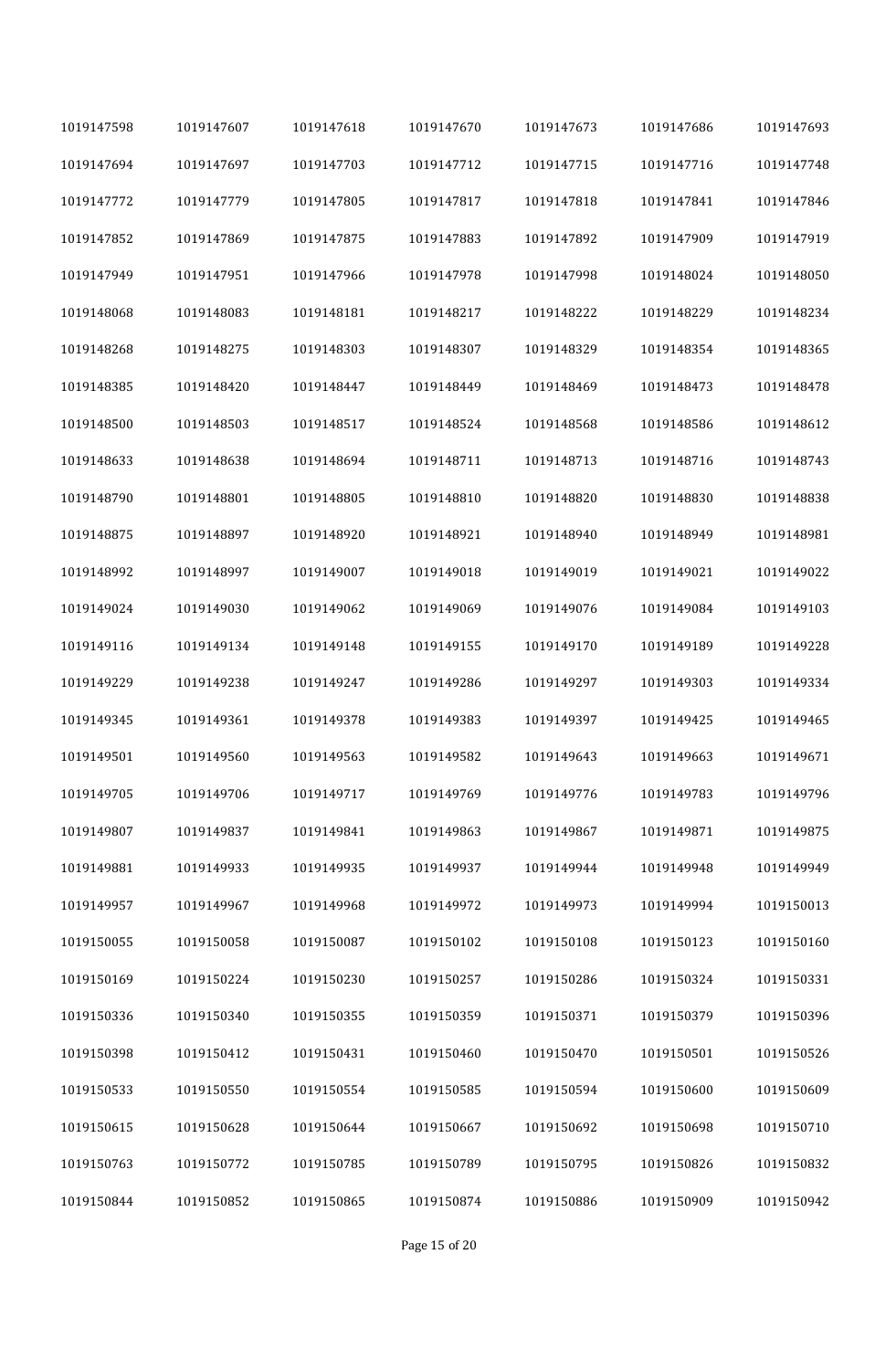| 1019150946 | 1019150952 | 1019150954 | 1019150973 | 1019150996 | 1019151001 | 1019151005 |
|------------|------------|------------|------------|------------|------------|------------|
| 1019151006 | 1019151045 | 1019151099 | 1019151115 | 1019151164 | 1019151171 | 1019151172 |
| 1019151178 | 1019151190 | 1019151200 | 1019151219 | 1019151228 | 1019151283 | 1019151306 |
| 1019151327 | 1019151341 | 1019151389 | 1019151417 | 1019151437 | 1019151460 | 1019151471 |
| 1019151539 | 1019151571 | 1019151599 | 1019151610 | 1019151643 | 1019151648 | 1019151677 |
| 1019151679 | 1019151681 | 1019151682 | 1019151702 | 1019151717 | 1019151718 | 1019151720 |
| 1019151748 | 1019151763 | 1019151772 | 1019151774 | 1019151782 | 1019151785 | 1019151787 |
| 1019151801 | 1019151832 | 1019151859 | 1019151876 | 1019151881 | 1019151924 | 1019151955 |
| 1019151961 | 1019151968 | 1019151989 | 1019151997 | 1019152018 | 1019152033 | 1019152034 |
| 1019152037 | 1019152045 | 1019152105 | 1019152119 | 1019152123 | 1019152136 | 1019152159 |
| 1019152185 | 1019152211 | 1019152258 | 1019152259 | 1019152268 | 1019152280 | 1019152285 |
| 1019152314 | 1019152315 | 1019152359 | 1019152369 | 1019152370 | 1019152383 | 1019152406 |
| 1019152428 | 1019152430 | 1019152441 | 1019152482 | 1019152483 | 1019152494 | 1019152507 |
| 1019152513 | 1019152553 | 1019152571 | 1019152592 | 1019152672 | 1019152678 | 1019152685 |
| 1019152737 | 1019152748 | 1019152779 | 1019152795 | 1019152813 | 1019152890 | 1019152906 |
| 1019152920 | 1019152922 | 1019152943 | 1019152963 | 1019152991 | 1019152995 | 1019153068 |
| 1019153085 | 1019153110 | 1019153127 | 1019153128 | 1019153142 | 1019153157 | 1019153186 |
| 1019153198 | 1019153224 | 1019153241 | 1019153258 | 1019153261 | 1019153276 | 1019153289 |
| 1019153293 | 1019153306 | 1019153309 | 1019153316 | 1019153319 | 1019153358 | 1019153378 |
| 1019153379 | 1019153431 | 1019153455 | 1019153461 | 1019153464 | 1019153482 | 1019153507 |
| 1019153528 | 1019153530 | 1019153550 | 1019153554 | 1019153557 | 1019153559 | 1019153574 |
| 1019153575 | 1019153599 | 1019153602 | 1019153613 | 1019153624 | 1019153647 | 1019153652 |
| 1019153665 | 1019153745 | 1019153749 | 1019153761 | 1019153774 | 1019153790 | 1019153833 |
| 1019153859 | 1019153873 | 1019153884 | 1019153887 | 1019153896 | 1019153897 | 1019153945 |
| 1019154011 | 1019154026 | 1019154029 | 1019154034 | 1019154038 | 1019154041 | 1019154058 |
| 1019154075 | 1019154089 | 1019154130 | 1019154160 | 1019154166 | 1019154167 | 1019154196 |
| 1019154249 | 1019154273 | 1019154295 | 1019154316 | 1019154336 | 1019154352 | 1019154359 |
| 1019154365 | 1019154375 | 1019154380 | 1019154391 | 1019154415 | 1019154469 | 1019154516 |
| 1019154529 | 1019154533 | 1019154548 | 1019154585 | 1019154601 | 1019154624 | 1019154654 |
| 1019154667 | 1019154770 | 1019154794 | 1019154795 | 1019154846 | 1019154874 | 1019154914 |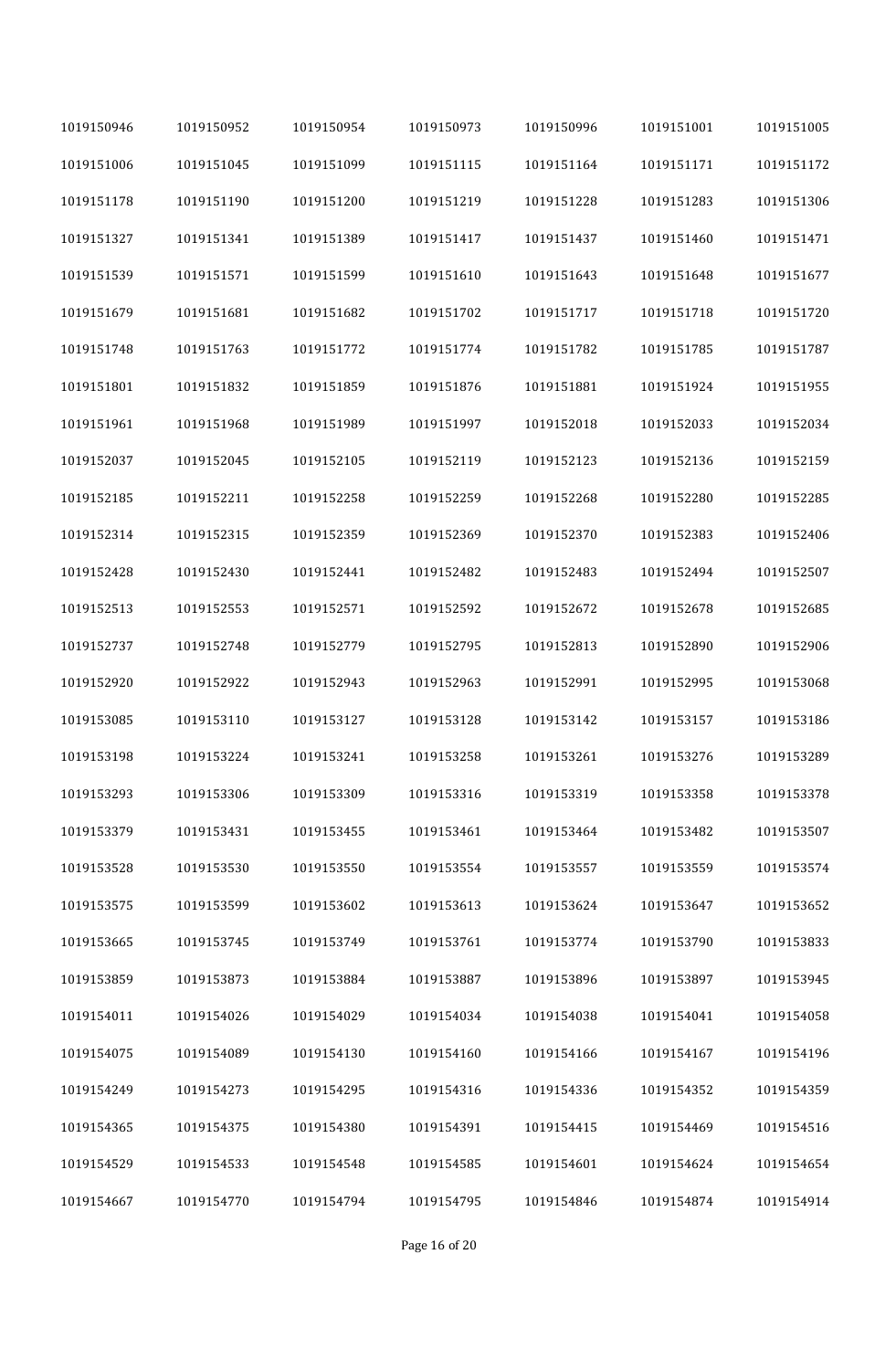| 1019154947 | 1019154963 | 1019154971 | 1019154974 | 1019154977 | 1019155003 | 1019155010 |
|------------|------------|------------|------------|------------|------------|------------|
| 1019155017 | 1019155072 | 1019155083 | 1019155093 | 1019155118 | 1019155166 | 1019155173 |
| 1019155192 | 1019155193 | 1019155210 | 1019155236 | 1019155243 | 1019155248 | 1019155251 |
| 1019155261 | 1019155264 | 1019155266 | 1019155276 | 1019155287 | 1019155334 | 1019155344 |
| 1019155350 | 1019155407 | 1019155419 | 1019155420 | 1019155435 | 1019155490 | 1019155501 |
| 1019155521 | 1019155525 | 1019155526 | 1019155539 | 1019155546 | 1019155581 | 1019155587 |
| 1019155640 | 1019155642 | 1019155661 | 1019155703 | 1019155712 | 1019155713 | 1019155737 |
| 1019155743 | 1019155762 | 1019155766 | 1019155772 | 1019155776 | 1019155808 | 1019155812 |
| 1019155830 | 1019155850 | 1019155853 | 1019155857 | 1019155860 | 1019155861 | 1019155877 |
| 1019155900 | 1019155922 | 1019155925 | 1019155932 | 1019155958 | 1019155980 | 1019155983 |
| 1019155986 | 1019155987 | 1019156022 | 1019156041 | 1019156044 | 1019156073 | 1019156076 |
| 1019156082 | 1019156085 | 1019156087 | 1019156114 | 1019156123 | 1019156152 | 1019156187 |
| 1019156212 | 1019156228 | 1019156340 | 1019156369 | 1019156392 | 1019156432 | 1019156467 |
| 1019156509 | 1019156510 | 1019156550 | 1019156554 | 1019156565 | 1019156571 | 1019156584 |
| 1019156592 | 1019156605 | 1019156610 | 1019156619 | 1019156632 | 1019156636 | 1019156656 |
| 1019156665 | 1019156715 | 1019156728 | 1019156753 | 1019156758 | 1019156788 | 1019156791 |
| 1019156798 | 1019156818 | 1019156835 | 1019156840 | 1019156865 | 1019156873 | 1019156903 |
| 1019156905 | 1019156907 | 1019156917 | 1019156939 | 1019156946 | 1019156959 | 1019156970 |
| 1019156988 | 1019156997 | 1019156998 | 1019157016 | 1019157017 | 1019157029 | 1019157044 |
| 1019157045 | 1019157049 | 1019157071 | 1019157089 | 1019157101 | 1019157104 | 1019157108 |
| 1019157118 | 1019157124 | 1019157152 | 1019157162 | 1019157194 | 1019157268 | 1019157291 |
| 1019157294 | 1019157306 | 1019157312 | 1019157343 | 1019157357 | 1019157362 | 1019157382 |
| 1019157385 | 1019157388 | 1019157432 | 1019157448 | 1019157455 | 1019157460 | 1019157484 |
| 1019157489 | 1019157494 | 1019157509 | 1019157536 | 1019157573 | 1019157582 | 1019157596 |
| 1019157622 | 1019157638 | 1019157639 | 1019157679 | 1019157683 | 1019157689 | 1019157701 |
| 1019157721 | 1019157738 | 1019157753 | 1019157803 | 1019157824 | 1019157825 | 1019157851 |
| 1019157881 | 1019157885 | 1019157917 | 1019157920 | 1019157946 | 1019158000 | 1019158047 |
| 1019158124 | 1019158159 | 1019158167 | 1019158177 | 1019158185 | 1019158208 | 1019158210 |
| 1019158225 | 1019158245 | 1019158247 | 1019158288 | 1019158332 | 1019158334 | 1019158339 |
| 1019158345 | 1019158353 | 1019158354 | 1019158370 | 1019158388 | 1019158404 | 1019158405 |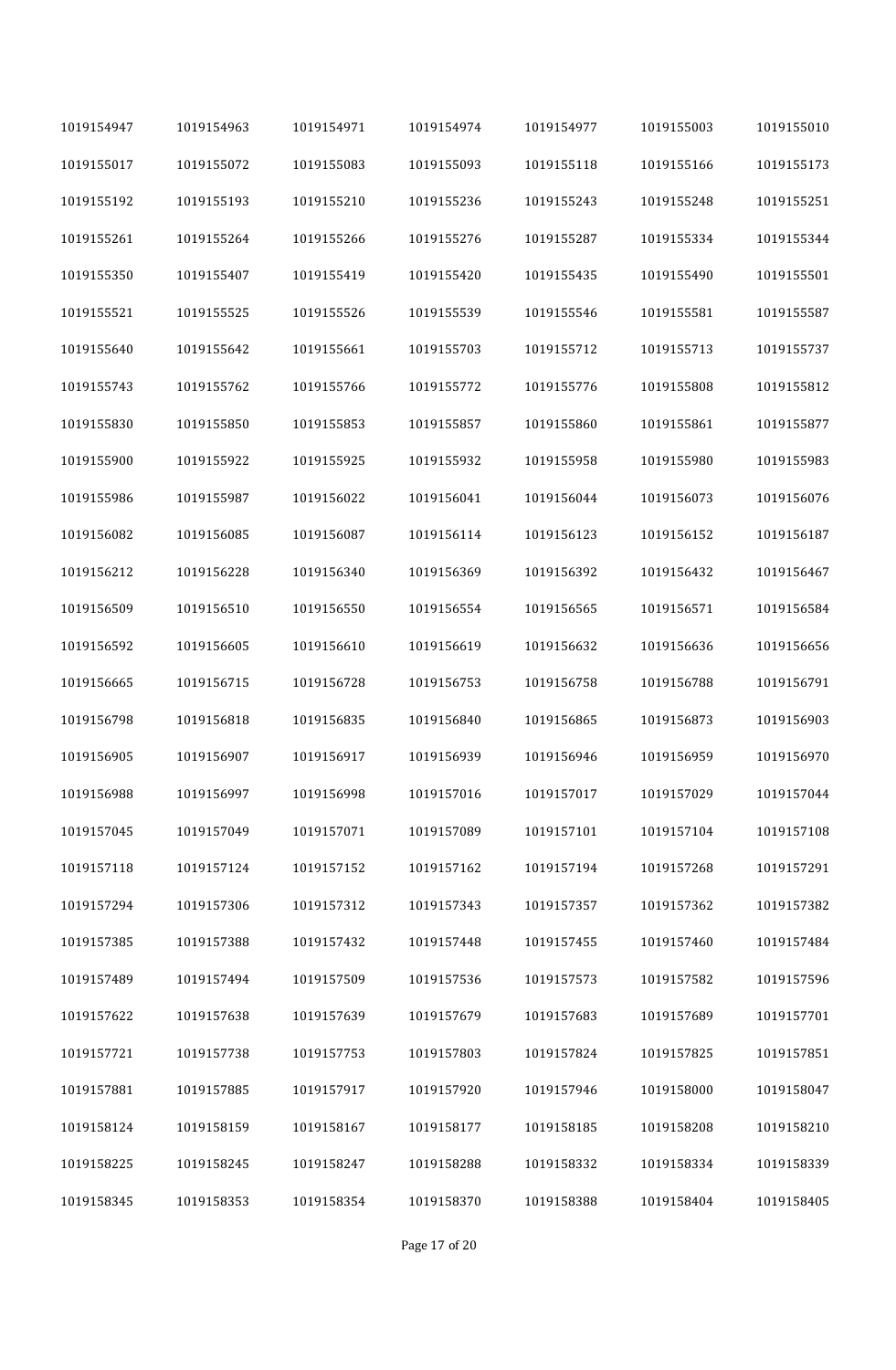| 1019158409 | 1019158460 | 1019158497 | 1019158508 | 1019158509 | 1019158518 | 1019158536 |
|------------|------------|------------|------------|------------|------------|------------|
| 1019158542 | 1019158585 | 1019158590 | 1019158596 | 1019158626 | 1019158628 | 1019158645 |
| 1019158651 | 1019158657 | 1019158668 | 1019158671 | 1019158674 | 1019158707 | 1019158711 |
| 1019158747 | 1019158767 | 1019158781 | 1019158808 | 1019158817 | 1019158832 | 1019158839 |
| 1019158940 | 1019158945 | 1019158969 | 1019158980 | 1019158985 | 1019159079 | 1019159080 |
| 1019159097 | 1019159099 | 1019159126 | 1019159149 | 1019159159 | 1019159163 | 1019159168 |
| 1019159206 | 1019159224 | 1019159266 | 1019159267 | 1019159290 | 1019159293 | 1019159315 |
| 1019159329 | 1019159382 | 1019159387 | 1019159390 | 1019159402 | 1019159421 | 1019159432 |
| 1019159449 | 1019159456 | 1019159484 | 1019159496 | 1019159557 | 1019159561 | 1019159605 |
| 1019159612 | 1019159630 | 1019159638 | 1019159639 | 1019159662 | 1019159696 | 1019159741 |
| 1019159752 | 1019159765 | 1019159803 | 1019159825 | 1019159841 | 1019159853 | 1019159861 |
| 1019159867 | 1019159882 | 1019159887 | 1019159914 | 1019159956 | 1019159969 | 1019159982 |
| 1019160033 | 1019160043 | 1019160049 | 1019160102 | 1019160118 | 1019160121 | 1019160128 |
| 1019160149 | 1019160150 | 1019160151 | 1019160179 | 1019160221 | 1019160230 | 1019160260 |
| 1019160268 | 1019160274 | 1019160287 | 1019160322 | 1019160325 | 1019160352 | 1019160355 |
| 1019160358 | 1019160371 | 1019160374 | 1019160375 | 1019160378 | 1019160393 | 1019160399 |
| 1019160429 | 1019160433 | 1019160465 | 1019160469 | 1019160475 | 1019160497 | 1019160512 |
| 1019160513 | 1019160517 | 1019160523 | 1019160524 | 1019160535 | 1019160541 | 1019160554 |
| 1019160559 | 1019160609 | 1019160614 | 1019160625 | 1019160645 | 1019160646 | 1019160651 |
| 1019160683 | 1019160732 | 1019160741 | 1019160776 | 1019160778 | 1019160791 | 1019160793 |
| 1019160797 | 1019160854 | 1019160941 | 1019160978 | 1019160979 | 1019161009 | 1019161025 |
| 1019161026 | 1019161055 | 1019161065 | 1019161072 | 1019161078 | 1019161127 | 1019161131 |
| 1019161139 | 1019161175 | 1019161181 | 1019161184 | 1019161188 | 1019161255 | 1019161274 |
| 1019161276 | 1019161300 | 1019161304 | 1019161315 | 1019161342 | 1019161344 | 1019161358 |
| 1019161359 | 1019161395 | 1019161429 | 1019161437 | 1019161475 | 1019161504 | 1019161527 |
| 1019161534 | 1019161540 | 1019161542 | 1019161576 | 1019161593 | 1019161603 | 1019161636 |
| 1019161669 | 1019161692 | 1019161707 | 1019161716 | 1019161733 | 1019161760 | 1019161773 |
| 1019161787 | 1019161793 | 1019161802 | 1019161808 | 1019161810 | 1019161819 | 1019161835 |
| 1019161888 | 1019161892 | 1019161907 | 1019161916 | 1019161945 | 1019161953 | 1019161980 |
| 1019161985 | 1019162010 | 1019162013 | 1019162022 | 1019162026 | 1019162033 | 1019162090 |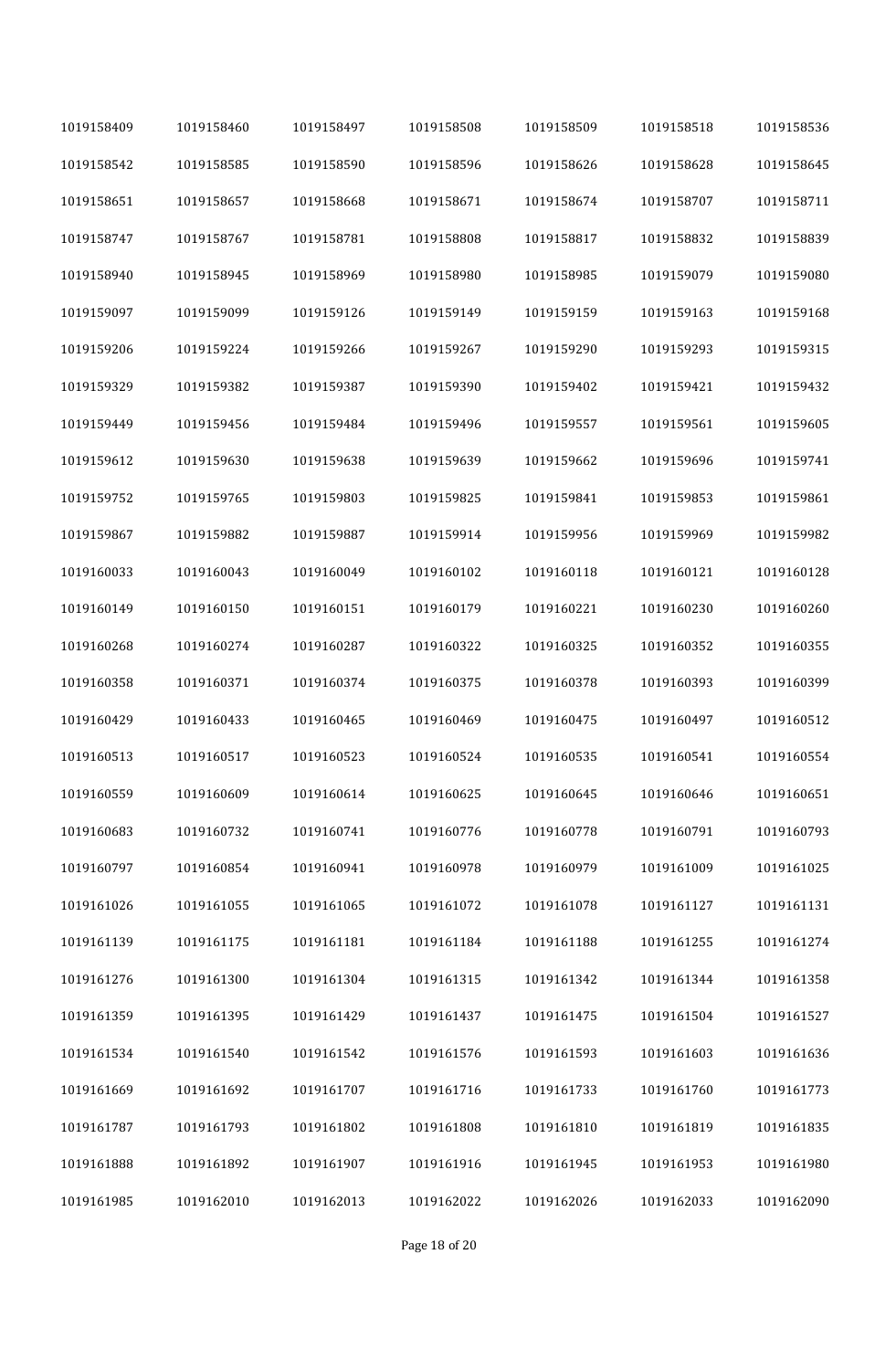| 1019162108 | 1019162124 | 1019162163 | 1019162173 | 1019162188 | 1019162229 | 1019162232 |
|------------|------------|------------|------------|------------|------------|------------|
| 1019162289 | 1019162337 | 1019162341 | 1019162365 | 1019162368 | 1019162383 | 1019162395 |
| 1019162404 | 1019162413 | 1019162445 | 1019162447 | 1019162469 | 1019162498 | 1019162514 |
| 1019162523 | 1019162536 | 1019162556 | 1019162578 | 1019162580 | 1019162583 | 1019162598 |
| 1019162655 | 1019162674 | 1019162699 | 1019162700 | 1019162727 | 1019162784 | 1019162809 |
| 1019162821 | 1019162841 | 1019162851 | 1019162863 | 1019162929 | 1019162988 | 1019162994 |
| 1019163042 | 1019163127 | 1019163163 | 1019163175 | 1019163179 | 1019163197 | 1019163204 |
| 1019163208 | 1019163215 | 1019163234 | 1019163241 | 1019163245 | 1019163260 | 1019163270 |
| 1019163279 | 1019163290 | 1019163353 | 1019163360 | 1019163388 | 1019163425 | 1019163426 |
| 1019163441 | 1019163454 | 1019163465 | 1019163476 | 1019163482 | 1019163484 | 1019163543 |
| 1019163547 | 1019163572 | 1019163585 | 1019163595 | 1019163597 | 1019163609 | 1019163614 |
| 1019163619 | 1019163628 | 1019163676 | 1019163678 | 1019163691 | 1019163704 | 1019163707 |
| 1019163726 | 1019163742 | 1019163770 | 1019163796 | 1019163830 | 1019163831 | 1019163833 |
| 1019163837 | 1019163844 | 1019163878 | 1019163901 | 1019163972 | 1019163974 | 1019163995 |
| 1019163996 | 1019163999 | 1019164011 | 1019164030 | 1019164062 | 1019164103 | 1019164139 |
| 1019164145 | 1019164152 | 1019164156 | 1019164181 | 1019164188 | 1019164221 | 1019164232 |
| 1019164271 | 1019164300 | 1019164338 | 1019164341 | 1019164353 | 1019164362 | 1019164408 |
| 1019164434 | 1019164439 | 1019164443 | 1019164452 | 1019164481 | 1019164491 | 1019164514 |
| 1019164516 | 1019164524 | 1019164562 | 1019164590 | 1019164597 | 1019164604 | 1019164665 |
| 1019164677 | 1019164691 | 1019164705 | 1019164710 | 1019164713 | 1019164723 | 1019164725 |
| 1019164797 | 1019164822 | 1019164843 | 1019164873 | 1019164881 | 1019164890 | 1019164898 |
| 1019164924 | 1019164929 | 1019164941 | 1019164944 | 1019164945 | 1019164957 | 1019164999 |
| 1019165015 | 1019165030 | 1019165034 | 1019165108 | 1019165122 | 1019165129 | 1019165139 |
| 1019165145 | 1019165173 | 1019165183 | 1019165187 | 1019165203 | 1019165212 | 1019165215 |
| 1019165246 | 1019165256 | 1019165286 | 1019165331 | 1019165334 | 1019165339 | 1019165369 |
| 1019165371 | 1019165384 | 1019165416 | 1019165431 | 1019165442 | 1019165469 | 1019165470 |
| 1019165474 | 1019165483 | 1019165490 | 1019165494 | 1019165496 | 1019165497 | 1019165524 |
| 1019165532 | 1019165539 | 1019165547 | 1019165550 | 1019165582 | 1019165591 | 1019165624 |
| 1019165641 | 1019165658 | 1019165759 | 1019165762 | 1019165774 | 1019165801 | 1019165838 |
| 1019165839 | 1019165855 | 1019165902 | 1019165909 | 1019165947 | 1019165958 | 1019165968 |

Page 19 of 20